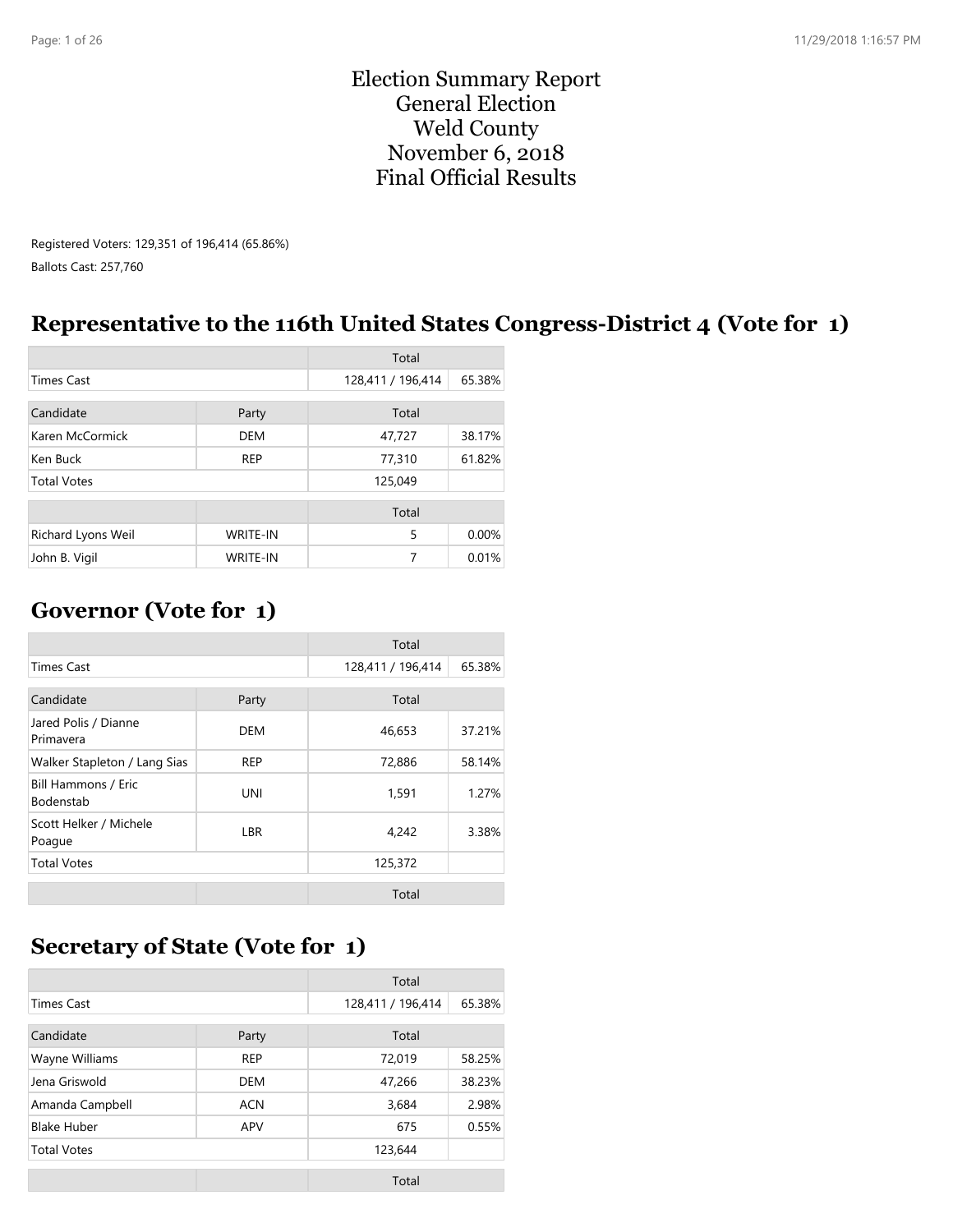#### **State Treasurer (Vote for 1)**

|                      |            | Total             |        |
|----------------------|------------|-------------------|--------|
| <b>Times Cast</b>    |            | 128,411 / 196,414 | 65.38% |
| Candidate            | Party      | Total             |        |
| <b>Brian Watson</b>  | <b>REP</b> | 70,039            | 56.72% |
| Dave Young           | <b>DEM</b> | 48,396            | 39.20% |
| Gerald F. Kilpatrick | <b>ACN</b> | 5,037             | 4.08%  |
| <b>Total Votes</b>   |            | 123,472           |        |
|                      |            | Total             |        |

#### **Attorney General (Vote for 1)**

|                         |            | Total             |        |
|-------------------------|------------|-------------------|--------|
| <b>Times Cast</b>       |            | 128,411 / 196,414 | 65.38% |
| Candidate               | Party      | Total             |        |
| Phil Weiser             | <b>DEM</b> | 44,546            | 36.09% |
| George Brauchler        | <b>REP</b> | 74,015            | 59.97% |
| William F. Robinson III | <b>LBR</b> | 4,869             | 3.94%  |
| <b>Total Votes</b>      |            | 123,430           |        |
|                         |            | Total             |        |

### **State Board of Education Member - Congressional District 4 (Vote for 1)**

|                    |            | Total             |        |
|--------------------|------------|-------------------|--------|
| Times Cast         |            | 128,411 / 196,414 | 65.38% |
| Candidate<br>Party |            | Total             |        |
| Tim Krug           | DEM        | 45,690            | 38.22% |
| Debora L. Scheffel | <b>REP</b> | 73,866            | 61.78% |
| <b>Total Votes</b> |            | 119,556           |        |
|                    |            | Total             |        |

### **Regent of the University of Colorado - At Large (Vote for 1)**

|                       |            | Total             |        |
|-----------------------|------------|-------------------|--------|
| <b>Times Cast</b>     |            | 128,411 / 196,414 | 65.38% |
| Candidate             | Party      | Total             |        |
| Lesley Smith          | <b>DEM</b> | 43,136            | 36.14% |
| Ken Montera           | <b>REP</b> | 69,715            | 58.42% |
| Christopher E. Otwell | <b>UNI</b> | 1,574             | 1.32%  |
| James K. Treibert     | <b>LBR</b> | 4,919             | 4.12%  |
| <b>Total Votes</b>    |            | 119,344           |        |
|                       |            | Total             |        |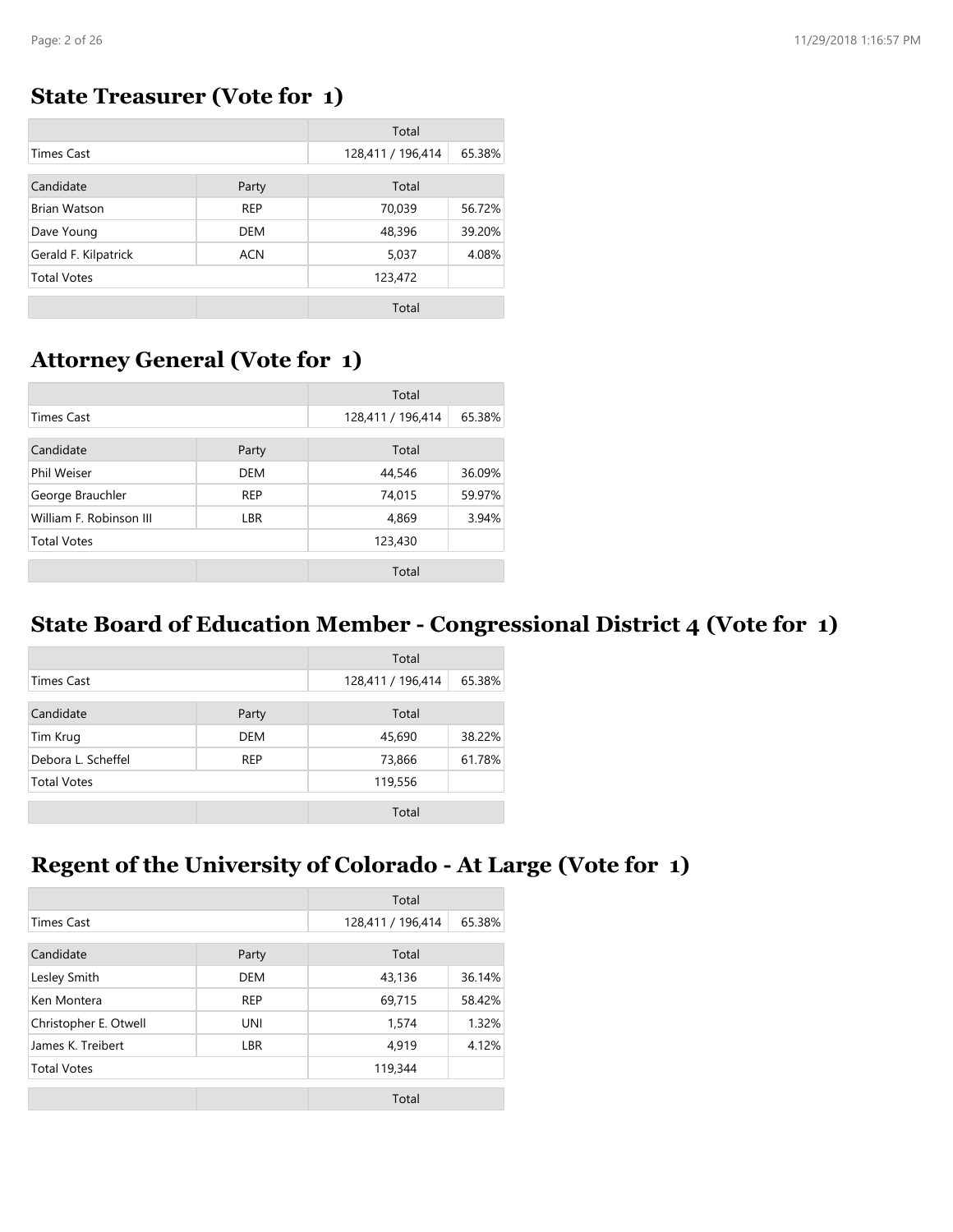#### **State Senator - District 1 (Vote for 1)**

|                    |            | Total           |        |
|--------------------|------------|-----------------|--------|
| <b>Times Cast</b>  |            | 17,803 / 25,706 | 69.26% |
| Candidate          | Party      | Total           |        |
| Jerry Sonnenberg   | <b>REP</b> | 12,970          | 76.09% |
| Debra Gustafson    | <b>DEM</b> | 4,076           | 23.91% |
| <b>Total Votes</b> |            | 17,046          |        |
|                    |            | Total           |        |

### **State Senator - District 13 (Vote for 1)**

|                    |            | Total           |        |
|--------------------|------------|-----------------|--------|
| <b>Times Cast</b>  |            | 58,813 / 96,924 | 60.68% |
| Candidate          | Party      | Total           |        |
| John Cooke         | <b>REP</b> | 33,026          | 58.71% |
| Phil Kelley        | <b>DEM</b> | 21,453          | 38.14% |
| Eric E. Joss       | <b>LBR</b> | 1,776           | 3.16%  |
| <b>Total Votes</b> |            | 56,255          |        |
|                    |            | Total           |        |

### **State Representative - District 48 (Vote for 1)**

|                       |            | Total           |        |
|-----------------------|------------|-----------------|--------|
| Times Cast            |            | 46,216 / 66,539 | 69.46% |
| Candidate             | Party      | Total           |        |
| Stephen Alan Humphrey | <b>REP</b> | 29,393          | 67.79% |
| Gbenga Ajiboye        | DEM        | 13,967          | 32.21% |
| <b>Total Votes</b>    |            | 43,360          |        |
|                       |            | Total           |        |

## **State Representative - District 49 (Vote for 1)**

|                    |            | Total           |        |
|--------------------|------------|-----------------|--------|
| <b>Times Cast</b>  |            | 12,735 / 17,404 | 73.17% |
| Candidate          | Party      | Total           |        |
| Perry L. Buck      | <b>REP</b> | 8,128           | 67.01% |
| Conor Duffy        | <b>DEM</b> | 4,002           | 32.99% |
| <b>Total Votes</b> |            | 12,130          |        |
|                    |            | Total           |        |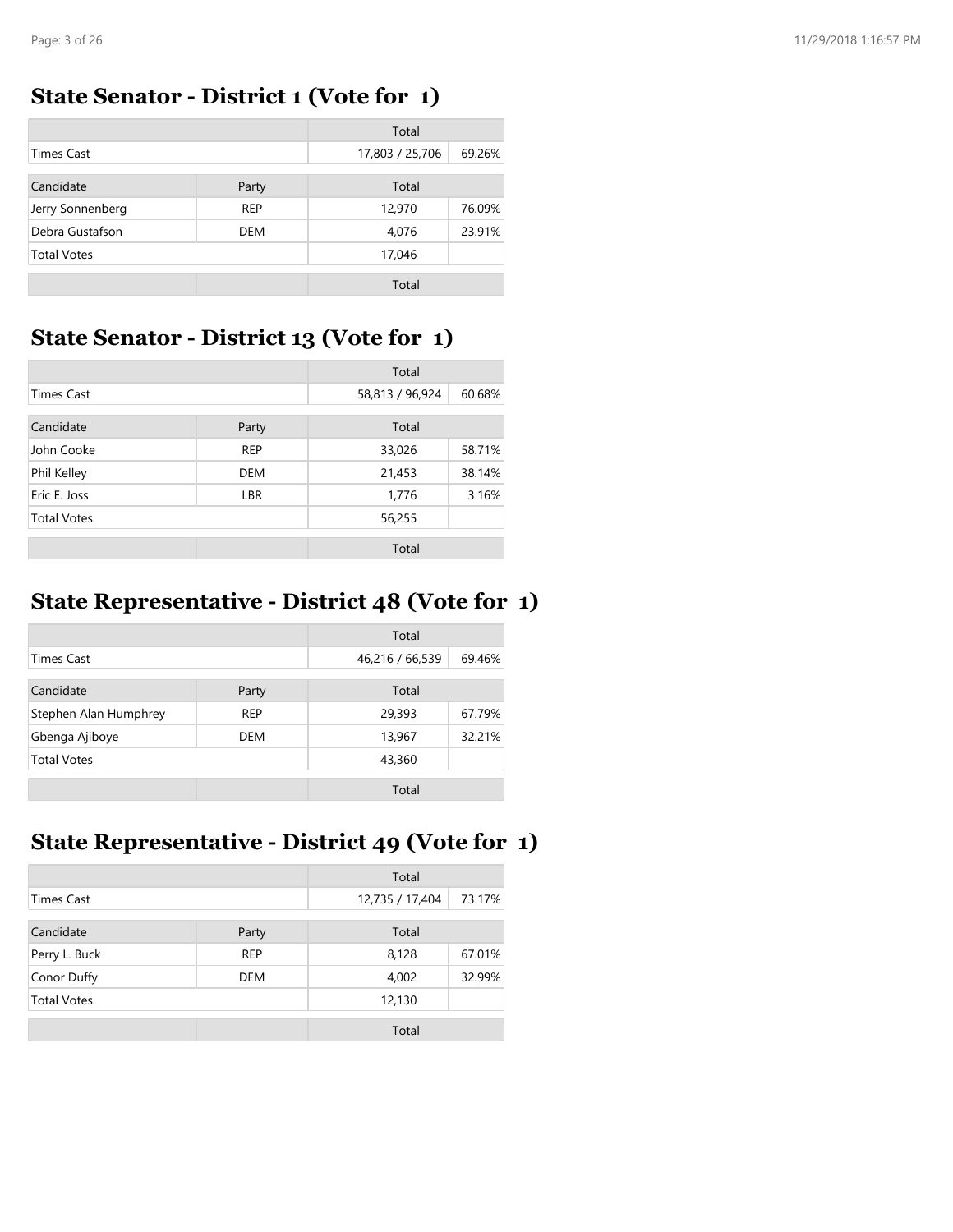#### **State Representative - District 50 (Vote for 1)**

|                    |            | Total           |        |
|--------------------|------------|-----------------|--------|
| <b>Times Cast</b>  |            | 24,042 / 45,529 | 52.81% |
| Candidate          | Party      | Total           |        |
| Rochelle Galindo   | <b>DEM</b> | 12,159          | 53.37% |
| Michael A. Thuener | <b>REP</b> | 10,624          | 46.63% |
| <b>Total Votes</b> |            | 22,783          |        |
|                    |            | Total           |        |

### **State Representative - District 63 (Vote for 1)**

|                    |            | Total           |        |
|--------------------|------------|-----------------|--------|
| <b>Times Cast</b>  |            | 45,418 / 66,942 | 67.85% |
| Candidate          | Party      | Total           |        |
| Lori A. Saine      | <b>REP</b> | 25,816          | 59.73% |
| Brandon D. Bobian  | <b>DEM</b> | 15,346          | 35.51% |
| Joe Johnson        | <b>LBR</b> | 2,060           | 4.77%  |
| <b>Total Votes</b> |            | 43,222          |        |
|                    |            | Total           |        |

### **Weld County Commissioner At-Large (Vote for 1)**

|                    |            | Total             |        |
|--------------------|------------|-------------------|--------|
| <b>Times Cast</b>  |            | 128,411 / 196,414 | 65.38% |
| Candidate          | Party      | Total             |        |
| Steve Moreno       | <b>REP</b> | 76,696            | 62.80% |
| Carl B. Erickson   | <b>DEM</b> | 38,176            | 31.26% |
| Lynette Kilpatrick | <b>ACN</b> | 7,252             | 5.94%  |
| <b>Total Votes</b> |            | 122,124           |        |
|                    |            | Total             |        |

### **Weld County Commissioner District 2 (Vote for 1)**

|                    |            | Total           |        |
|--------------------|------------|-----------------|--------|
| Times Cast         |            | 48,495 / 71,792 | 67.55% |
| Candidate<br>Party |            | Total           |        |
| Duane J. Leise     | <b>DEM</b> | 15,935          | 34.98% |
| Scott James        | <b>REP</b> | 29,615          | 65.02% |
| <b>Total Votes</b> |            | 45,550          |        |
|                    |            | Total           |        |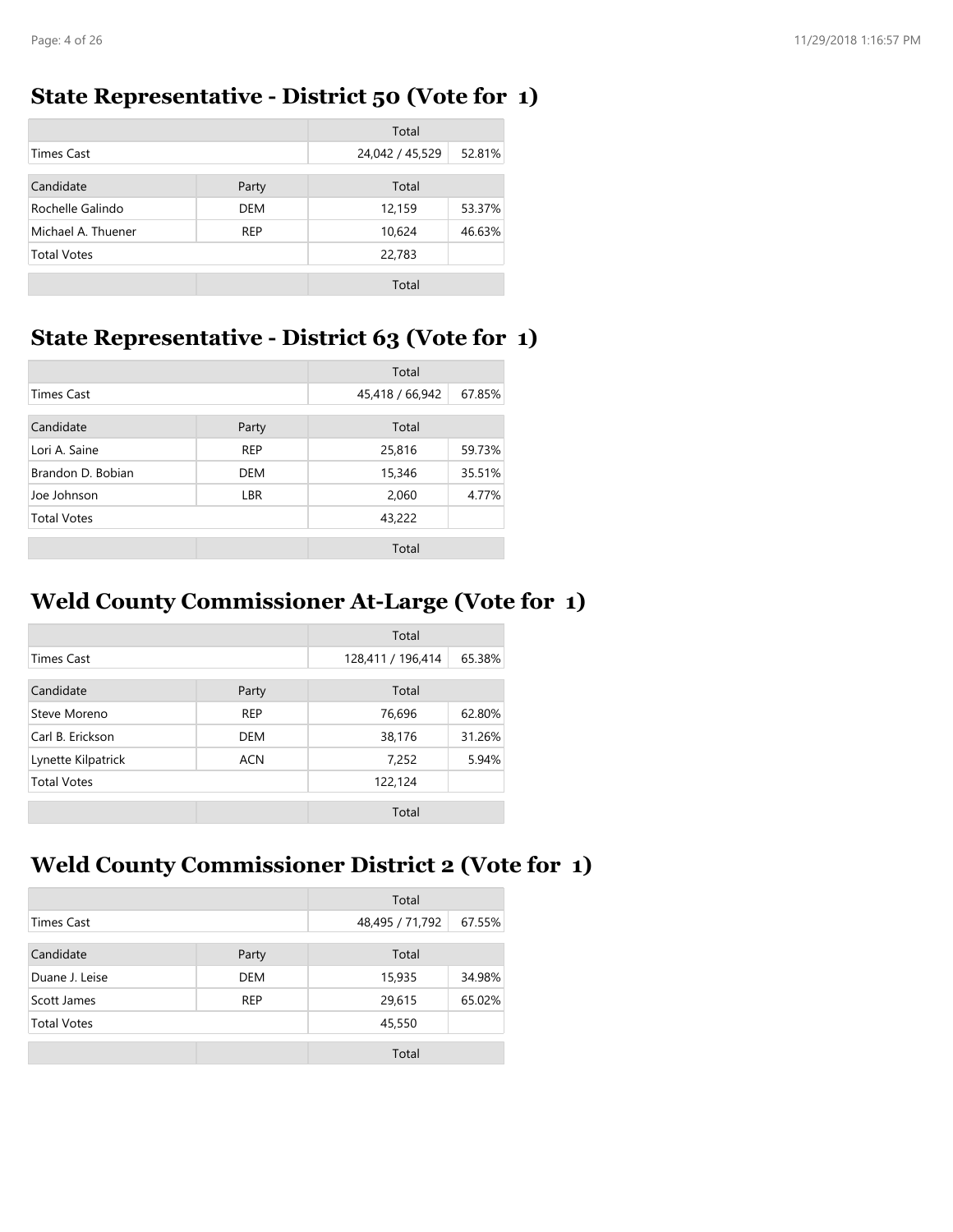### **Weld County Clerk and Recorder (Vote for 1)**

|                    |            | Total             |        |
|--------------------|------------|-------------------|--------|
| <b>Times Cast</b>  |            | 128,411 / 196,414 | 65.38% |
| Candidate          | Party      | Total             |        |
| Susie Velasquez    | <b>DEM</b> | 46,790            | 38.14% |
| Carly S. Koppes    | <b>REP</b> | 75,884            | 61.86% |
| <b>Total Votes</b> |            | 122,674           |        |
|                    |            | Total             |        |

## **Weld County Assessor (Vote for 1)**

|                    |            | Total             |         |
|--------------------|------------|-------------------|---------|
| <b>Times Cast</b>  |            | 128,411 / 196,414 | 65.38%  |
| Candidate          | Party      | Total             |         |
| Brenda A. Dones    | <b>REP</b> | 96,906            | 100.00% |
| <b>Total Votes</b> |            | 96,906            |         |
|                    |            | Total             |         |

### **Weld County Sheriff (Vote for 1)**

| Total              |                |                   |         |
|--------------------|----------------|-------------------|---------|
| Times Cast         |                | 128,411 / 196,414 | 65.38%  |
| Candidate          | Total<br>Party |                   |         |
| Steve Reams        | <b>REP</b>     | 97,804            | 100.00% |
| <b>Total Votes</b> |                | 97,804            |         |
|                    |                | Total             |         |

## **Weld County Council At-Large (Vote for 1)**

|                     |       | Total             |        |
|---------------------|-------|-------------------|--------|
| <b>Times Cast</b>   |       | 128,411 / 196,414 | 65.38% |
| Candidate           | Party | Total             |        |
| Charles Tucker      |       | 32,392            | 36.81% |
| Tonya VanBeber      |       | 34,621            | 39.34% |
| <b>Tommy Butler</b> |       | 20,986            | 23.85% |
| <b>Total Votes</b>  |       | 87,999            |        |
|                     |       | Total             |        |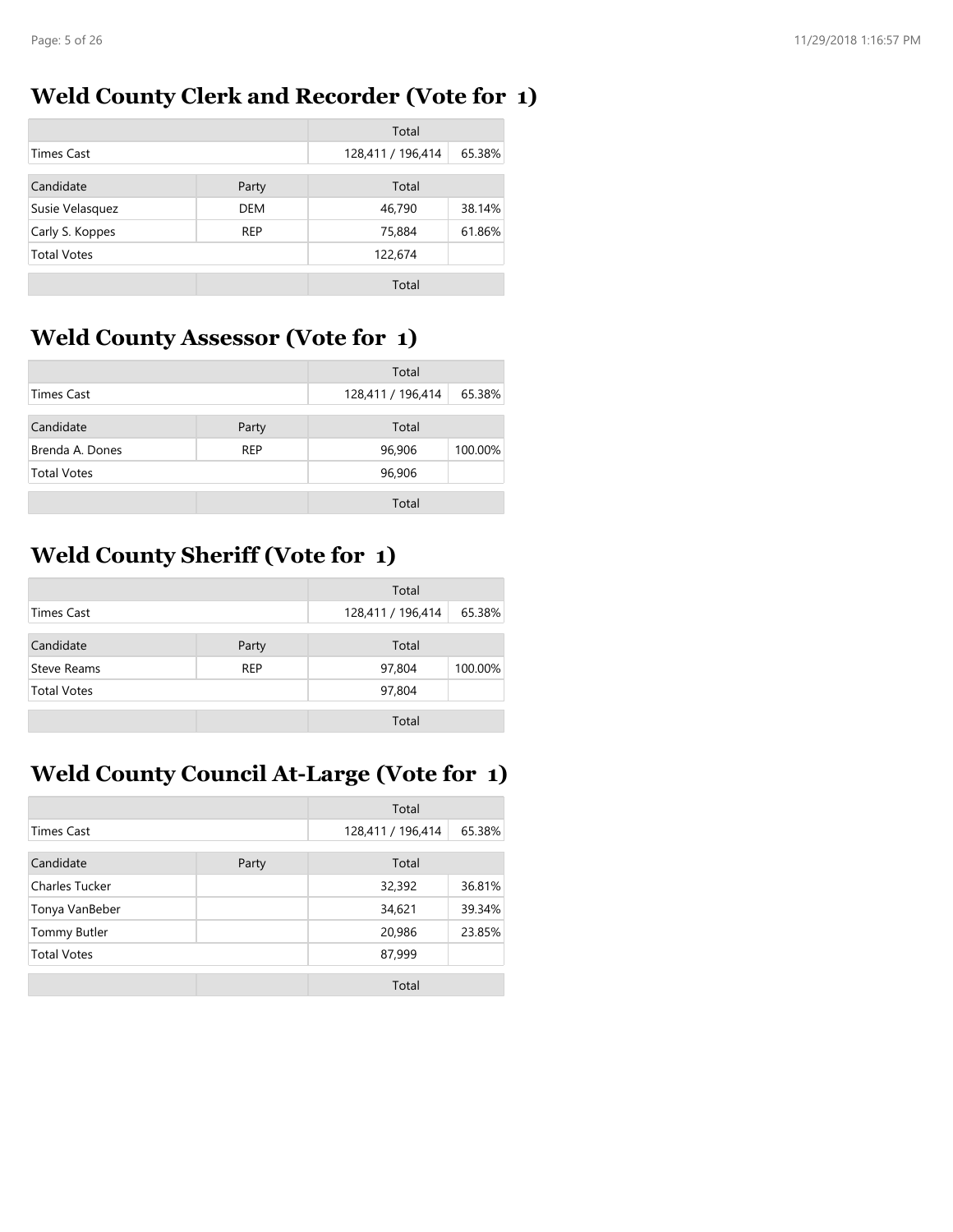### **Weld County Council District 2 (Vote for 1)**

|                    |       | Total           |         |
|--------------------|-------|-----------------|---------|
| Times Cast         |       | 48,495 / 71,792 | 67.55%  |
| Candidate          |       | Total           |         |
|                    | Party |                 |         |
| Nancy Teksten      |       | 29,911          | 100.00% |
| <b>Total Votes</b> |       | 29,911          |         |
|                    |       | Total           |         |

## **Weld County Council District 3 (Vote for 1)**

|                           |       | Total           |        |
|---------------------------|-------|-----------------|--------|
| <b>Times Cast</b>         |       | 38,359 / 60,764 | 63.13% |
| Candidate                 | Party | Total           |        |
| James Welch               |       | 11,336          | 44.02% |
| Christopher Mark Woodruff |       | 9,327           | 36.22% |
| Paul Echternacht          |       | 5,089           | 19.76% |
| <b>Total Votes</b>        |       | 25,752          |        |
|                           |       | Total           |        |

## **Town of Hudson Town Council (Vote for 4)**

|                    |       | Total     |        |
|--------------------|-------|-----------|--------|
| <b>Times Cast</b>  |       | 567 / 978 | 57.98% |
| Candidate          | Party | Total     |        |
| Daniel Warren      |       | 344       | 25.67% |
| Candace Nolf       |       | 332       | 24.78% |
| Sarah Stadler      |       | 356       | 26.57% |
| Dwayne Haynes      |       | 308       | 22.99% |
| <b>Total Votes</b> |       | 1,340     |        |
|                    |       | Total     |        |

### **City of Dacono Mayor (Vote for 1)**

|                    |       | Total         |        |
|--------------------|-------|---------------|--------|
| <b>Times Cast</b>  |       | 2,021 / 3,394 | 59.55% |
| Candidate          | Party | Total         |        |
| Joe Baker          |       | 966           | 54.86% |
| Kathryn E. Wittman |       | 795           | 45.14% |
| <b>Total Votes</b> |       | 1,761         |        |
|                    |       | Total         |        |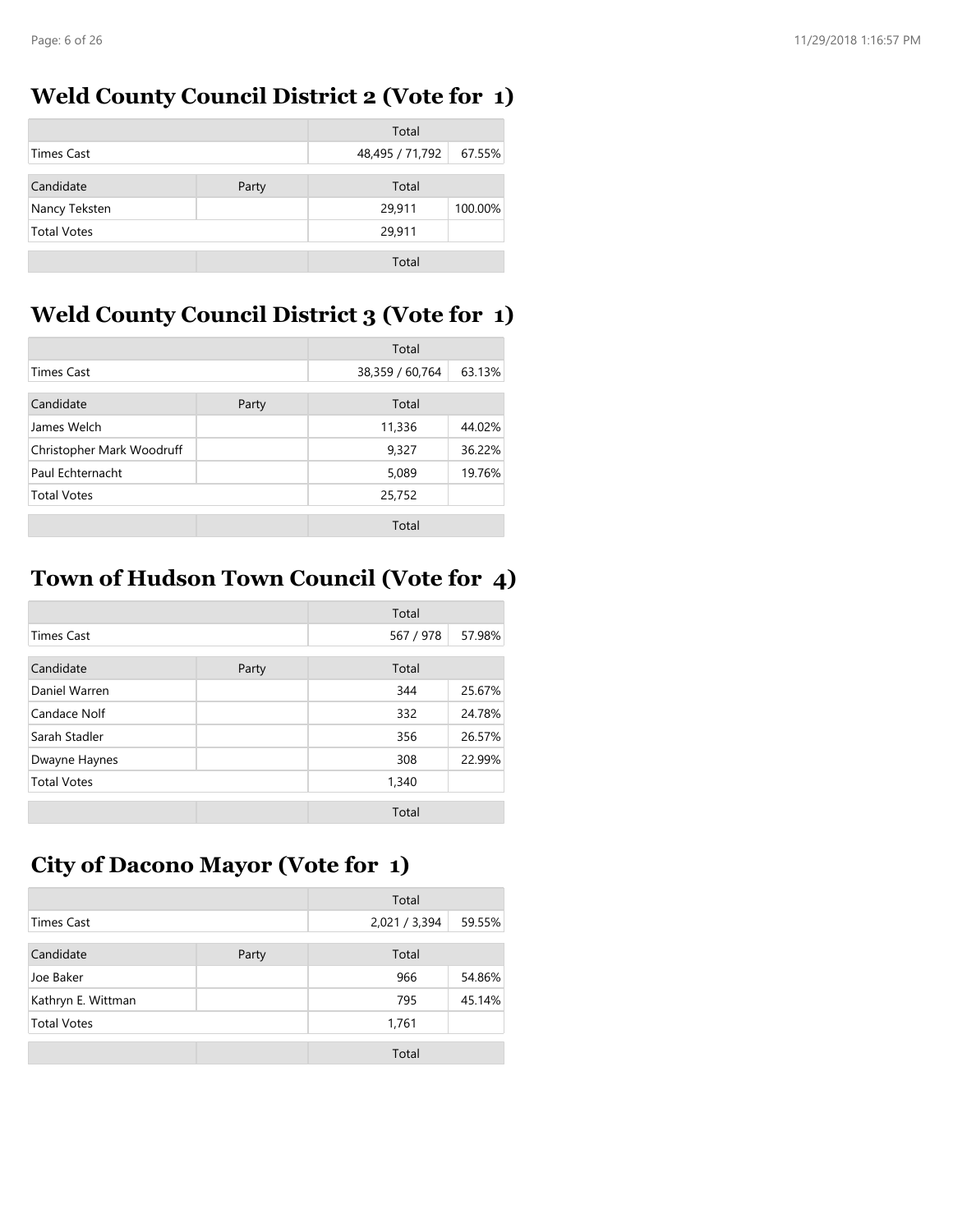## **City of Dacono Council Members (Vote for 2)**

|                        |       | Total         |        |
|------------------------|-------|---------------|--------|
| <b>Times Cast</b>      |       | 2,021 / 3,394 | 59.55% |
| Candidate              | Party | Total         |        |
| Jackie L. Thomas       |       | 909           | 37.72% |
| Shellyene K. Kettering |       | 719           | 29.83% |
| Robin A. Dunlap        |       | 782           | 32.45% |
| <b>Total Votes</b>     |       | 2,410         |        |
|                        |       | Total         |        |

# **Town of Gilcrest Trustee (Vote for 4)**

|                    |       | Total     |        |
|--------------------|-------|-----------|--------|
| <b>Times Cast</b>  |       | 373 / 601 | 62.06% |
| Candidate          | Party | Total     |        |
| Sylvia Esquivel    |       | 204       | 28.81% |
| David Tapia        |       | 192       | 27.12% |
| Jason Albert       |       | 152       | 21.47% |
| Steven J. Nothem   |       | 160       | 22.60% |
| <b>Total Votes</b> |       | 708       |        |
|                    |       | Total     |        |

### **Lochbuie Mayor (Vote for 1)**

|                    |       | Total         |        |
|--------------------|-------|---------------|--------|
| <b>Times Cast</b>  |       | 2,100 / 3,676 | 57.13% |
| Candidate          | Party | Total         |        |
| Jacob R. Lofgren   |       | 1,146         | 62.01% |
| Larry Strock       |       | 702           | 37.99% |
| <b>Total Votes</b> |       | 1,848         |        |
|                    |       | Total         |        |

### **Lochbuie Trustee (Vote for 3)**

|                         |       | Total         |        |
|-------------------------|-------|---------------|--------|
| <b>Times Cast</b>       |       | 2,100 / 3,676 | 57.13% |
| Candidate               | Party | Total         |        |
| David E. Ott            |       | 798           | 26.55% |
| Jamie Jeffery           |       | 939           | 31.24% |
| Gary Richard Counterman |       | 508           | 16.90% |
| <b>Grant Doherty</b>    |       | 761           | 25.32% |
| <b>Total Votes</b>      |       | 3,006         |        |
|                         |       | Total         |        |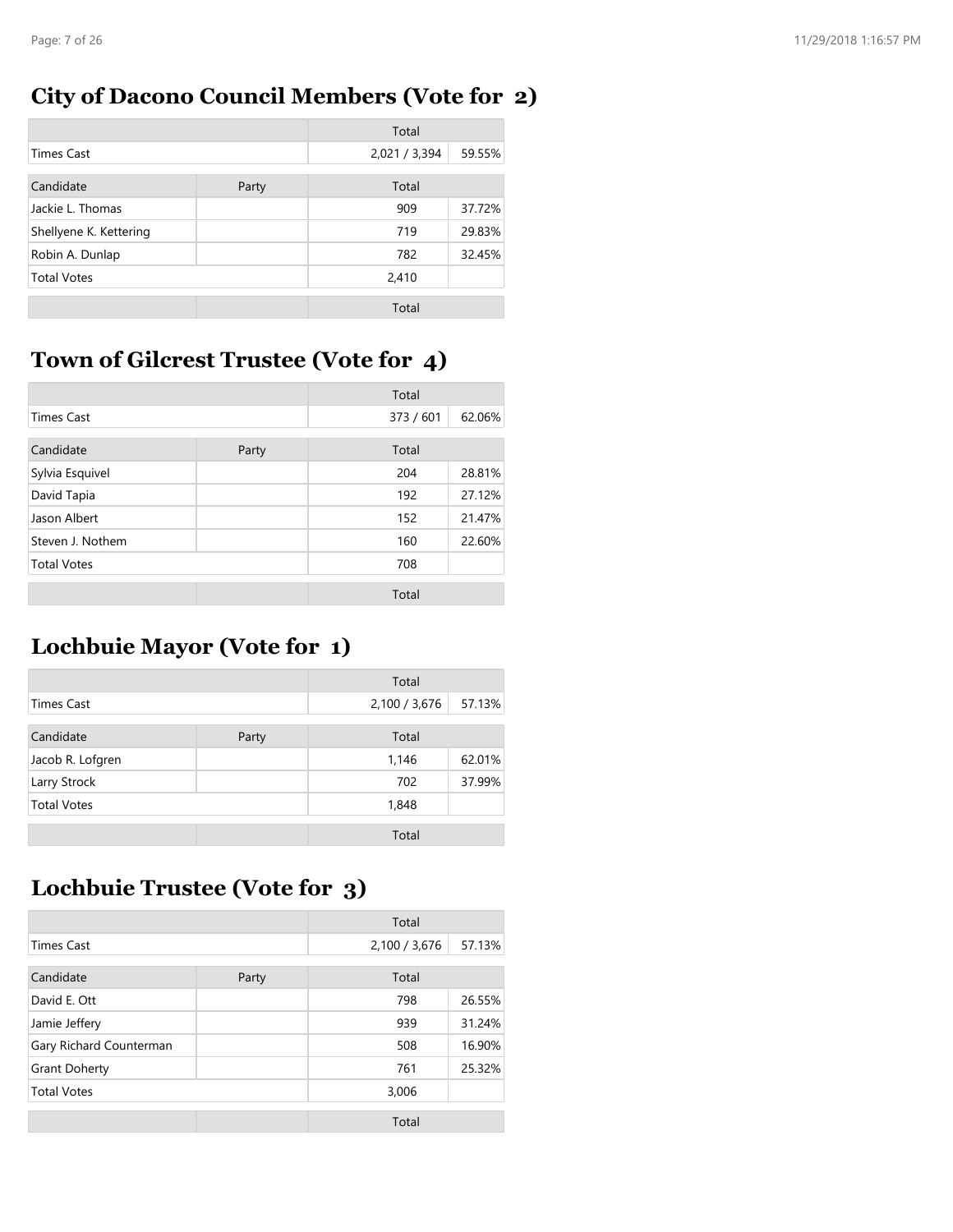#### **Town of Mead Mayor (Vote for 1)**

|                      |       | Total         |        |
|----------------------|-------|---------------|--------|
| <b>Times Cast</b>    |       | 2,467 / 3,437 | 71.78% |
| Candidate            | Party | Total         |        |
| Colleen G. Whitlow   |       | 1,210         | 54.38% |
| Joyce E. Palaszewski |       | 1,015         | 45.62% |
| <b>Total Votes</b>   |       | 2,225         |        |
|                      |       | Total         |        |

### **Colorado Supreme Court Justice - Gabriel (Vote for 1)**

|                    |  | Total             |        |
|--------------------|--|-------------------|--------|
| <b>Times Cast</b>  |  | 128,411 / 196,414 | 65.38% |
| Candidate<br>Party |  | Total             |        |
| Yes                |  | 68,269            | 69.31% |
| No                 |  | 30,226            | 30.69% |
| <b>Total Votes</b> |  | 98,495            |        |
|                    |  | Total             |        |

#### **Colorado Court of Appeals Judge - Dailey (Vote for 1)**

|                    |  | Total             |        |
|--------------------|--|-------------------|--------|
| <b>Times Cast</b>  |  | 128,411 / 196,414 | 65.38% |
| Candidate<br>Party |  | Total             |        |
| Yes                |  | 68,758            | 70.33% |
| No                 |  | 29,011            | 29.67% |
| <b>Total Votes</b> |  | 97,769            |        |
|                    |  | Total             |        |

### **Colorado Court of Appeals Judge - Freyre (Vote for 1)**

|                    |       | Total             |        |
|--------------------|-------|-------------------|--------|
| Times Cast         |       | 128,411 / 196,414 | 65.38% |
| Candidate<br>Party |       | Total             |        |
| Yes                |       | 67,658            | 69.05% |
| No                 |       | 30,319            | 30.95% |
| <b>Total Votes</b> |       | 97,977            |        |
|                    | Total |                   |        |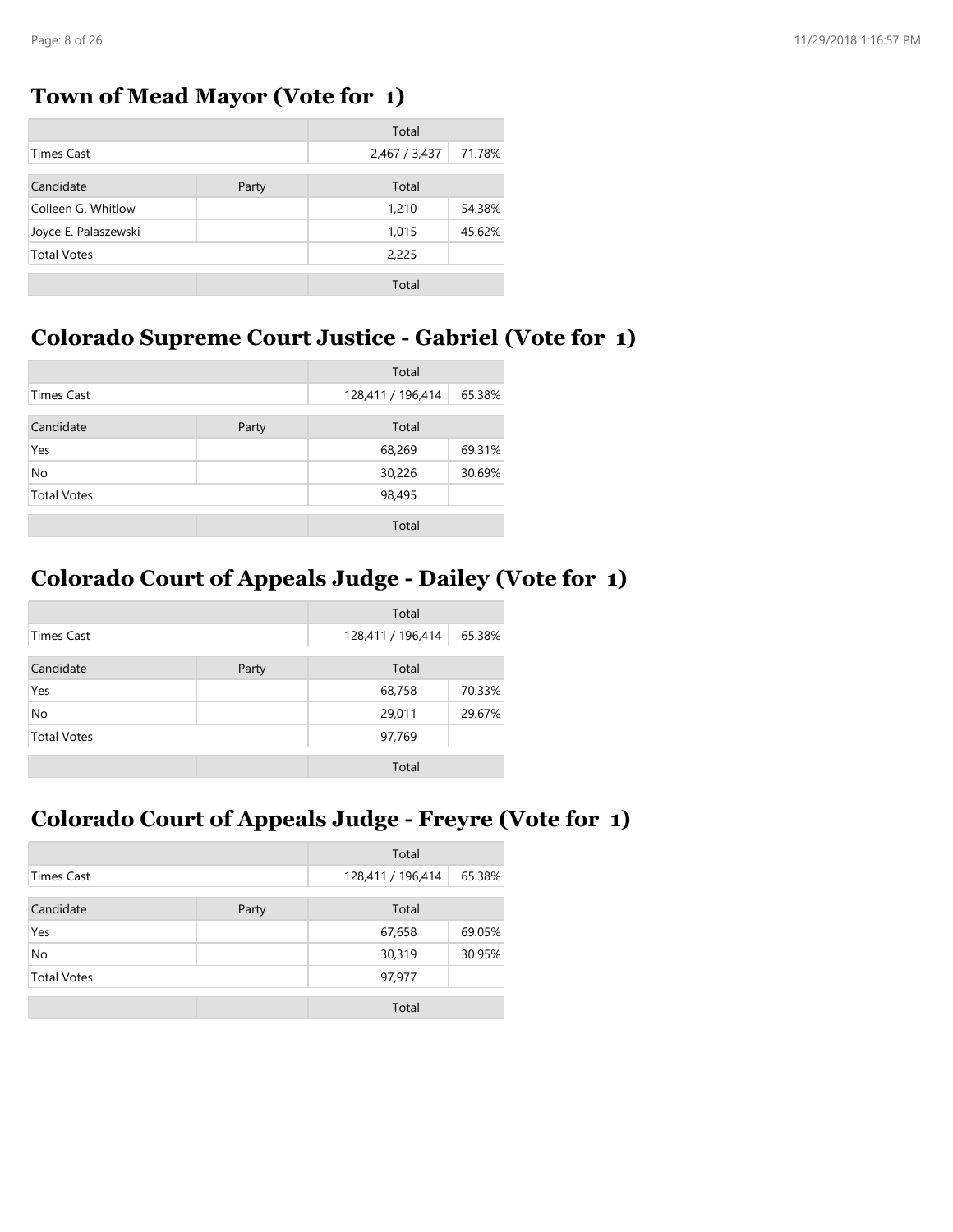#### **Colorado Court of Appeals Judge - Harris (Vote for 1)**

|                    |       | Total             |        |
|--------------------|-------|-------------------|--------|
| <b>Times Cast</b>  |       | 128,411 / 196,414 | 65.38% |
| Candidate          | Party | Total             |        |
| Yes                |       | 57,753            | 59.12% |
| <b>No</b>          |       | 39,943            | 40.88% |
| <b>Total Votes</b> |       | 97,696            |        |
|                    |       | Total             |        |

### **Colorado Court of Appeals Judge - Richman (Vote for 1)**

|                    |       | Total             |        |
|--------------------|-------|-------------------|--------|
| <b>Times Cast</b>  |       | 128,411 / 196,414 | 65.38% |
| Candidate          | Party | Total             |        |
| Yes                |       | 66,007            | 67.81% |
| No                 |       | 31,339            | 32.19% |
| <b>Total Votes</b> |       | 97,346            |        |
|                    |       | Total             |        |

### **District Court Judge - 19th Judicial District - Hartmann (Vote for 1)**

|                    |       | Total             |        |
|--------------------|-------|-------------------|--------|
| <b>Times Cast</b>  |       | 128,411 / 196,414 | 65.38% |
| Candidate          | Party | Total             |        |
| Yes                |       | 69,814            | 71.37% |
| No                 |       | 28,007            | 28.63% |
| <b>Total Votes</b> |       | 97,821            |        |
|                    |       | Total             |        |

#### **District Court Judge - 19th Judicial District - Taylor (Vote for 1)**

|                    |       | Total             |        |
|--------------------|-------|-------------------|--------|
| <b>Times Cast</b>  |       | 128,411 / 196,414 | 65.38% |
| Candidate          | Party | Total             |        |
| Yes                |       | 68,130            | 69.81% |
| No                 |       | 29,462            | 30.19% |
| <b>Total Votes</b> |       | 97,592            |        |
|                    |       | Total             |        |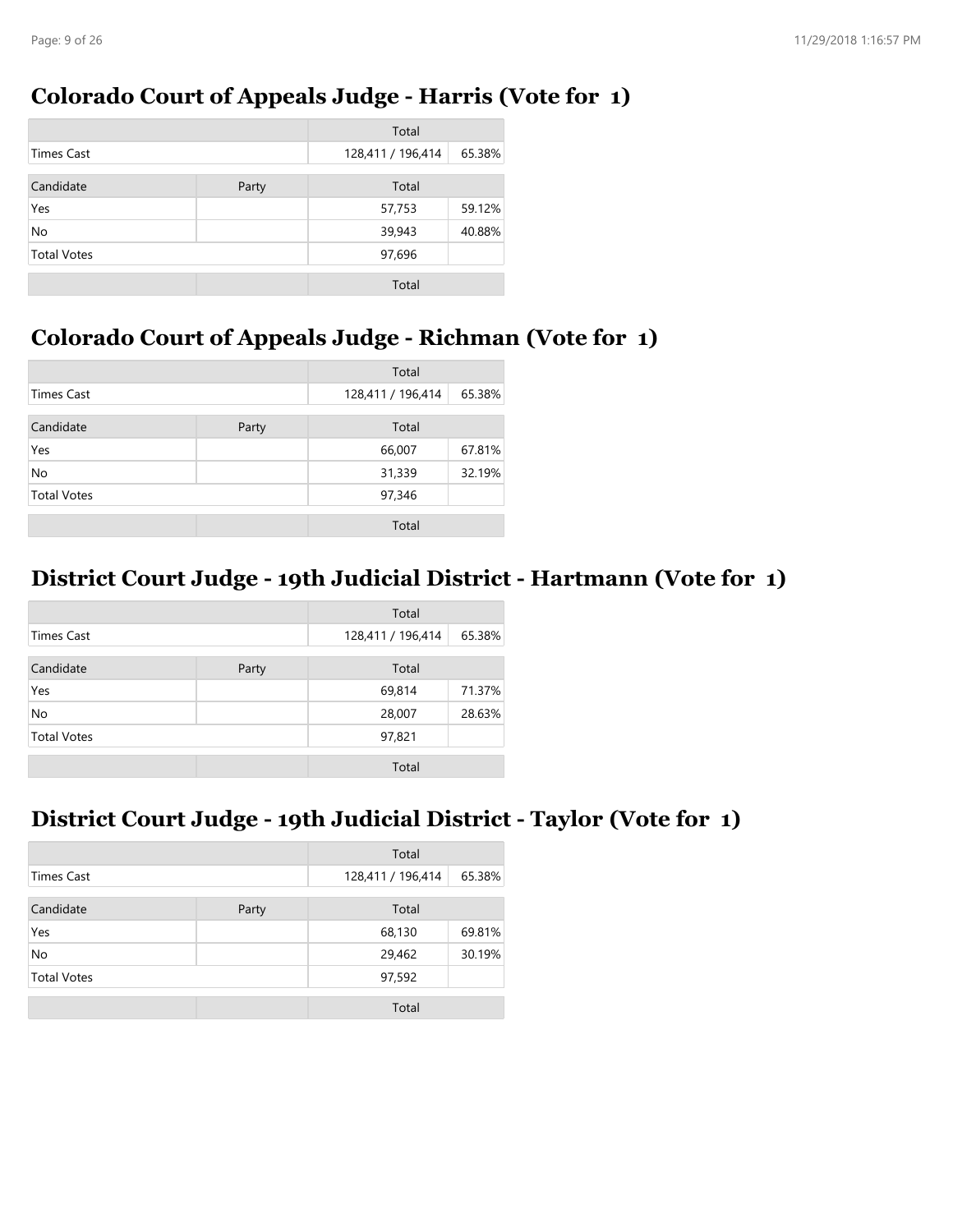### **County Court Judge - Briggs (Vote for 1)**

|                    |       | Total             |        |
|--------------------|-------|-------------------|--------|
| <b>Times Cast</b>  |       | 128,411 / 196,414 | 65.38% |
| Candidate          | Party | Total             |        |
| Yes                |       | 69,065            | 70.69% |
| No                 |       | 28,640            | 29.31% |
| <b>Total Votes</b> |       | 97,705            |        |
|                    |       | Total             |        |

## **County Court Judge - Meyer (Vote for 1)**

|                    |  | Total             |        |
|--------------------|--|-------------------|--------|
| <b>Times Cast</b>  |  | 128,411 / 196,414 | 65.38% |
| Candidate<br>Party |  | Total             |        |
| Yes                |  | 70,631            | 72.13% |
| No                 |  | 27,296            | 27.87% |
| <b>Total Votes</b> |  | 97,927            |        |
|                    |  | Total             |        |

## **County Court Judge - Nichols (Vote for 1)**

|                    |       | Total             |        |
|--------------------|-------|-------------------|--------|
| <b>Times Cast</b>  |       | 128,411 / 196,414 | 65.38% |
| Candidate          | Party | Total             |        |
| Yes                |       | 67,350            | 68.84% |
| No                 |       | 30,483            | 31.16% |
| <b>Total Votes</b> |       | 97,833            |        |
|                    |       | Total             |        |

# **County Court Judge - Unfug (Vote for 1)**

|                    |  | Total             |        |
|--------------------|--|-------------------|--------|
| Times Cast         |  | 128,411 / 196,414 | 65.38% |
| Candidate<br>Party |  | Total             |        |
| Yes                |  | 61,974            | 63.17% |
| <b>No</b>          |  | 36,126            | 36.83% |
| <b>Total Votes</b> |  | 98,100            |        |
|                    |  | Total             |        |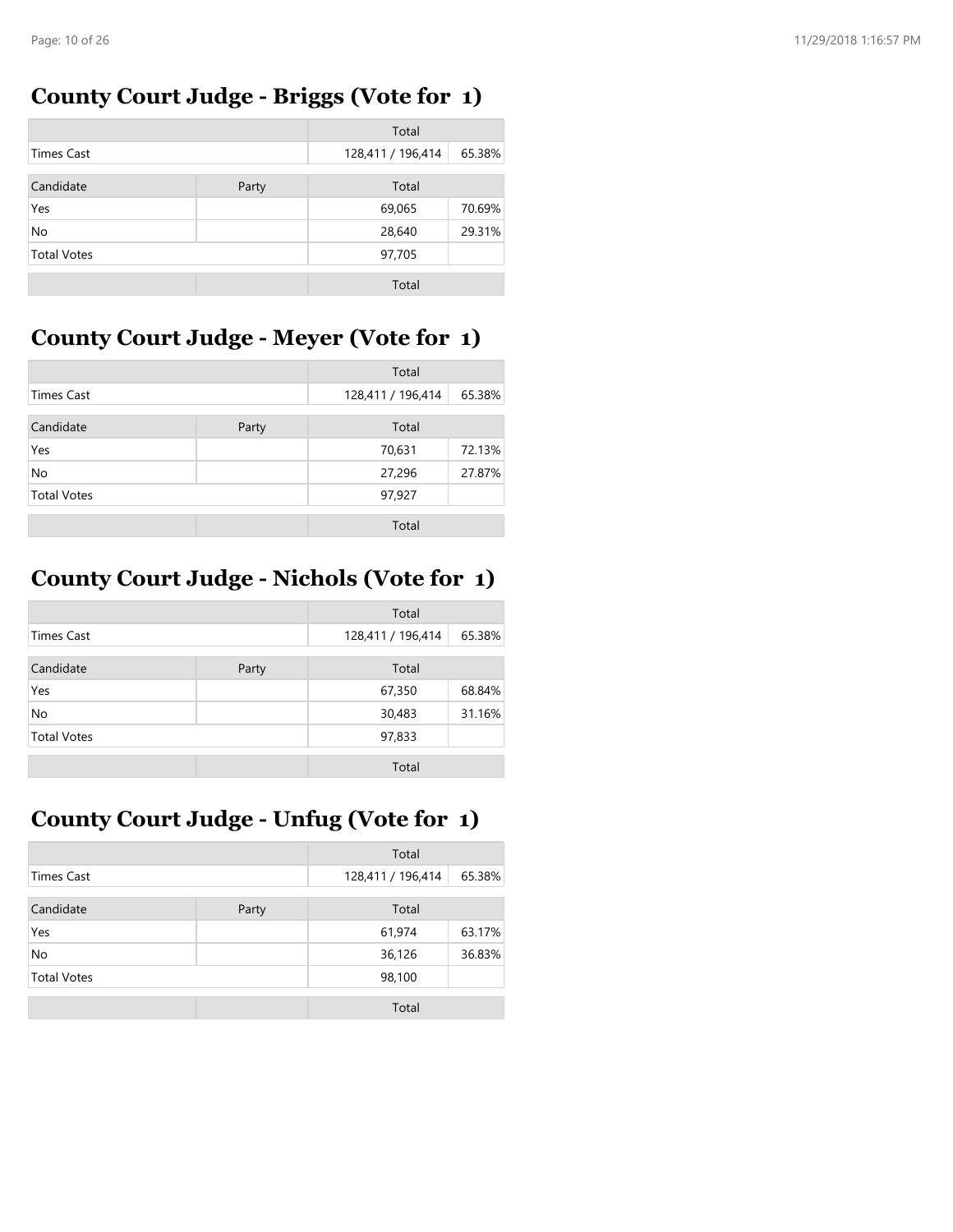### **Amendment V (Constitutional) (Vote for 1)**

|                    |       | Total             |        |
|--------------------|-------|-------------------|--------|
| <b>Times Cast</b>  |       | 128,411 / 196,414 | 65.38% |
| Candidate          | Party | Total             |        |
| Yes/For            |       | 34,761            | 28.78% |
| No/Against         |       | 86,040            | 71.22% |
| <b>Total Votes</b> |       | 120,801           |        |
|                    |       | Total             |        |

## **Amendment W (Constitutional) (Vote for 1)**

|                    |       | Total             |        |
|--------------------|-------|-------------------|--------|
| Times Cast         |       | 128,411 / 196,414 | 65.38% |
| Candidate          | Party | Total             |        |
| Yes/For            |       | 52,507            | 45.50% |
| No/Against         |       | 62,887            | 54.50% |
| <b>Total Votes</b> |       | 115,394           |        |
|                    |       | Total             |        |

## **Amendment X (Constitutional) (Vote for 1)**

|                    |       | Total             |        |
|--------------------|-------|-------------------|--------|
| <b>Times Cast</b>  |       | 128,411 / 196,414 | 65.38% |
| Candidate          | Party | Total             |        |
| Yes/For            |       | 64,088            | 55.51% |
| No/Against         |       | 51,374            | 44.49% |
| <b>Total Votes</b> |       | 115,462           |        |
|                    |       | Total             |        |

# **Amendment Y (Constitutional) (Vote for 1)**

|                    |  | Total             |        |
|--------------------|--|-------------------|--------|
| <b>Times Cast</b>  |  | 128,411 / 196,414 | 65.38% |
| Candidate<br>Party |  | Total             |        |
| Yes/For            |  | 72,668            | 61.79% |
| No/Against         |  | 44,942            | 38.21% |
| <b>Total Votes</b> |  | 117,610           |        |
|                    |  | Total             |        |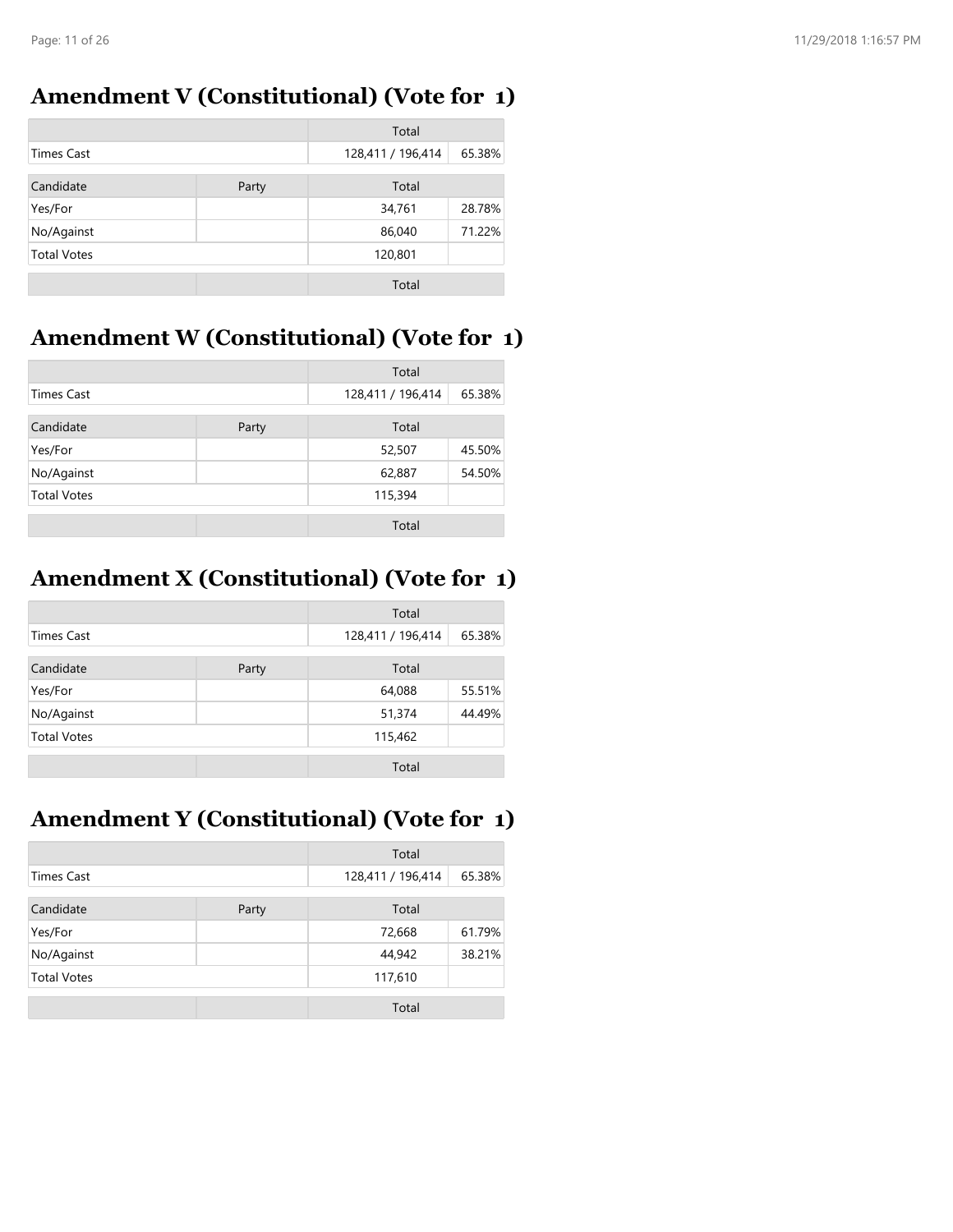### **Amendment Z (Constitutional) (Vote for 1)**

|                    |       | Total             |        |
|--------------------|-------|-------------------|--------|
| <b>Times Cast</b>  |       | 128,411 / 196,414 | 65.38% |
| Candidate          | Party | Total             |        |
| Yes/For            |       | 71,994            | 61.57% |
| No/Against         |       | 44,934            | 38.43% |
| <b>Total Votes</b> |       | 116,928           |        |
|                    |       | Total             |        |

## **Amendment A (Constitutional) (Vote for 1)**

|                    |  | Total             |        |
|--------------------|--|-------------------|--------|
| <b>Times Cast</b>  |  | 128,411 / 196,414 | 65.38% |
| Candidate<br>Party |  | Total             |        |
| Yes/For            |  | 67,649            | 57.11% |
| No/Against         |  | 50,805            | 42.89% |
| <b>Total Votes</b> |  | 118,454           |        |
|                    |  | Total             |        |

## **Amendment 73 (Constitutional) (Vote for 1)**

|                    |       | Total             |        |
|--------------------|-------|-------------------|--------|
| <b>Times Cast</b>  |       | 128,411 / 196,414 | 65.38% |
| Candidate          | Party | Total             |        |
| Yes/For            |       | 48,209            | 39.56% |
| No/Against         |       | 73,643            | 60.44% |
| <b>Total Votes</b> |       | 121,852           |        |
|                    |       | Total             |        |

## **Amendment 74 (Constitutional) (Vote for 1)**

|                    |       | Total             |        |
|--------------------|-------|-------------------|--------|
| <b>Times Cast</b>  |       | 128,409 / 196,414 | 65.38% |
| Candidate          | Party | Total             |        |
| Yes/For            |       | 66,991            | 53.97% |
| No/Against         |       | 57,143            | 46.03% |
| <b>Total Votes</b> |       | 124,134           |        |
|                    |       | Total             |        |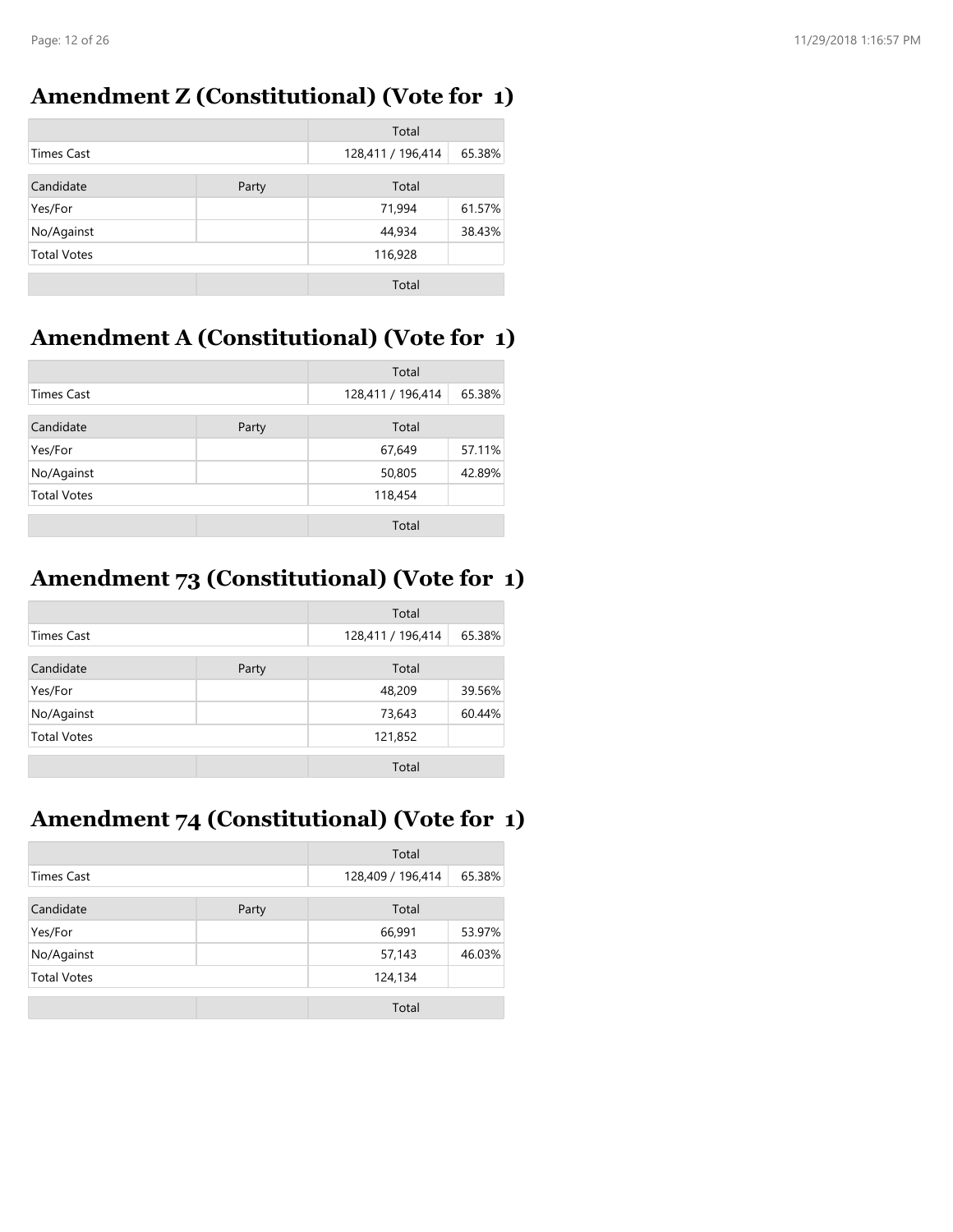## **Amendment 75 (Constitutional) (Vote for 1)**

|                    |       | Total             |        |
|--------------------|-------|-------------------|--------|
| <b>Times Cast</b>  |       | 128,409 / 196,414 | 65.38% |
| Candidate          | Party | Total             |        |
| Yes/For            |       | 37,801            | 31.73% |
| No/Against         |       | 81,338            | 68.27% |
| <b>Total Votes</b> |       | 119,139           |        |
|                    |       | Total             |        |

## **Proposition 109 (Statutory) (Vote for 1)**

|                    |       | Total             |        |
|--------------------|-------|-------------------|--------|
| <b>Times Cast</b>  |       | 128,409 / 196,414 | 65.38% |
| Candidate          | Party | Total             |        |
| Yes/For            |       | 49,798            | 41.35% |
| No/Against         |       | 70,633            | 58.65% |
| <b>Total Votes</b> |       | 120,431           |        |
|                    |       | Total             |        |

## **Proposition 110 (Statutory) (Vote for 1)**

|                    |       | Total             |        |
|--------------------|-------|-------------------|--------|
| <b>Times Cast</b>  |       | 128,409 / 196,414 | 65.38% |
| Candidate          | Party | Total             |        |
| Yes/For            |       | 38,454            | 31.76% |
| No/Against         |       | 82,631            | 68.24% |
| <b>Total Votes</b> |       | 121,085           |        |
|                    |       | Total             |        |

## **Proposition 111 (Statutory) (Vote for 1)**

|                    |       | Total             |        |
|--------------------|-------|-------------------|--------|
| Times Cast         |       | 128,409 / 196,414 | 65.38% |
| Candidate          | Party | Total             |        |
| Yes/For            |       | 85,903            | 72.19% |
| No/Against         |       | 33,097            | 27.81% |
| <b>Total Votes</b> |       | 119,000           |        |
|                    |       | Total             |        |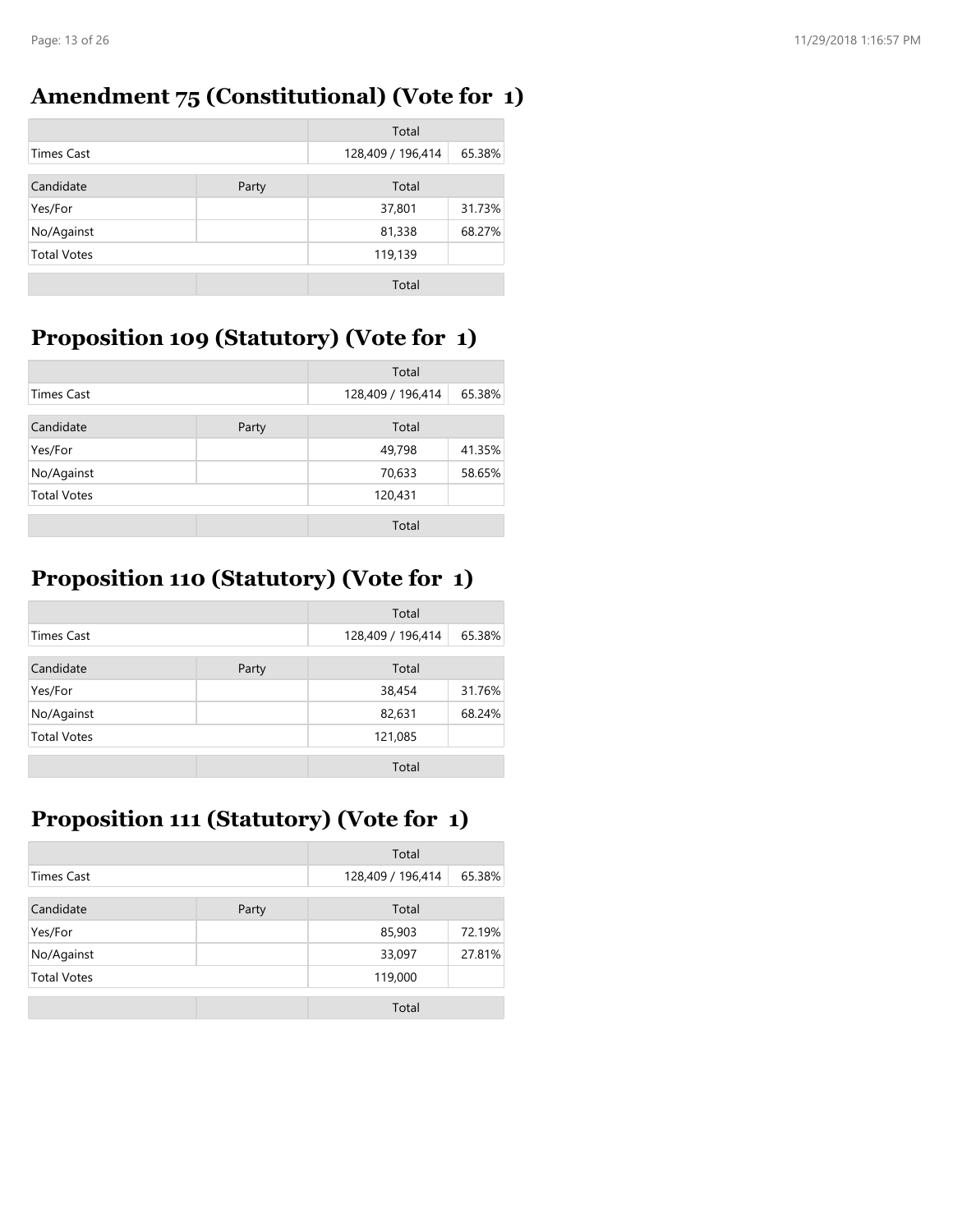#### **Proposition 112 (Statutory) (Vote for 1)**

|                    |       | Total             |        |
|--------------------|-------|-------------------|--------|
| <b>Times Cast</b>  |       | 128,409 / 196,414 | 65.38% |
| Candidate          | Party | Total             |        |
| Yes/For            |       | 32,823            | 25.88% |
| No/Against         |       | 93,994            | 74.12% |
| <b>Total Votes</b> |       | 126,817           |        |
|                    |       | Total             |        |

## **Weld County Referred Ballot Question 1A (Vote for 1)**

|                    |       | Total             |        |
|--------------------|-------|-------------------|--------|
| <b>Times Cast</b>  |       | 128,409 / 196,414 | 65.38% |
| Candidate          | Party | Total             |        |
| Yes/For            |       | 71,651            | 66.55% |
| No/Against         |       | 36,010            | 33.45% |
| <b>Total Votes</b> |       | 107,661           |        |
|                    |       | Total             |        |

## **Weld County Referred Ballot Question 1B (Vote for 1)**

|                    |       | Total             |        |
|--------------------|-------|-------------------|--------|
| <b>Times Cast</b>  |       | 128,409 / 196,414 | 65.38% |
| Candidate          | Party | Total             |        |
| Yes/For            |       | 53,063            | 50.63% |
| No/Against         |       | 51,752            | 49.37% |
| <b>Total Votes</b> |       | 104,815           |        |
|                    |       | Total             |        |

#### **Weld County Referred Ballot Question 1C (Vote for 1)**

|                    |       | Total             |        |
|--------------------|-------|-------------------|--------|
| <b>Times Cast</b>  |       | 128,409 / 196,414 | 65.38% |
| Candidate          | Party | Total             |        |
| Yes/For            |       | 58,213            | 53.80% |
| No/Against         |       | 49,995            | 46.20% |
| <b>Total Votes</b> |       | 108,208           |        |
|                    |       | Total             |        |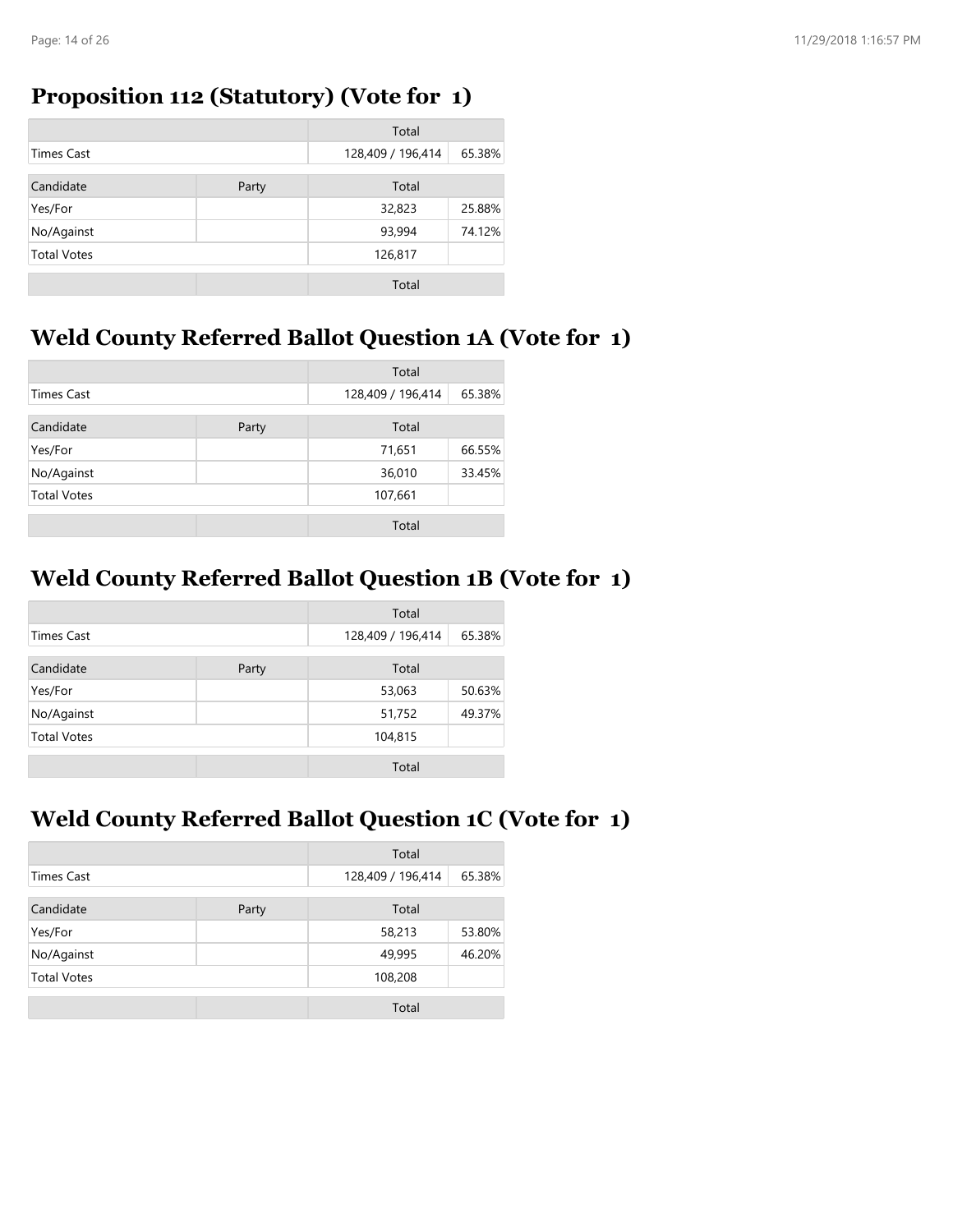#### **Weld County Referred Ballot Question 1D (Vote for 1)**

|                    |       | Total             |        |
|--------------------|-------|-------------------|--------|
| Times Cast         |       | 128,409 / 196,414 | 65.38% |
| Candidate          | Party | Total             |        |
| Yes/For            |       | 82,051            | 75.50% |
| No/Against         |       | 26,626            | 24.50% |
| <b>Total Votes</b> |       | 108,677           |        |
|                    |       | Total             |        |

## **Weld County Referred Ballot Question 1E (Vote for 1)**

|                    |       | Total             |        |
|--------------------|-------|-------------------|--------|
| <b>Times Cast</b>  |       | 128,409 / 196,414 | 65.38% |
| Candidate          | Party | Total             |        |
| Yes/For            |       | 80,578            | 70.37% |
| No/Against         |       | 33,931            | 29.63% |
| <b>Total Votes</b> |       | 114,509           |        |
|                    |       | Total             |        |

## **Weld County Referred Ballot Question 1F (Vote for 1)**

|                    |       | Total             |        |
|--------------------|-------|-------------------|--------|
| <b>Times Cast</b>  |       | 128,409 / 196,414 | 65.38% |
| Candidate          | Party | Total             |        |
| Yes/For            |       | 61,532            | 55.41% |
| No/Against         |       | 49,526            | 44.59% |
| <b>Total Votes</b> |       | 111,058           |        |
|                    |       | Total             |        |

#### **Weld County Referred Ballot Question 1G (Vote for 1)**

|                    |       | Total             |        |
|--------------------|-------|-------------------|--------|
| <b>Times Cast</b>  |       | 128,409 / 196,414 | 65.38% |
| Candidate          | Party | Total             |        |
| Yes/For            |       | 78,709            | 72.55% |
| No/Against         |       | 29,777            | 27.45% |
| <b>Total Votes</b> |       | 108,486           |        |
|                    |       | Total             |        |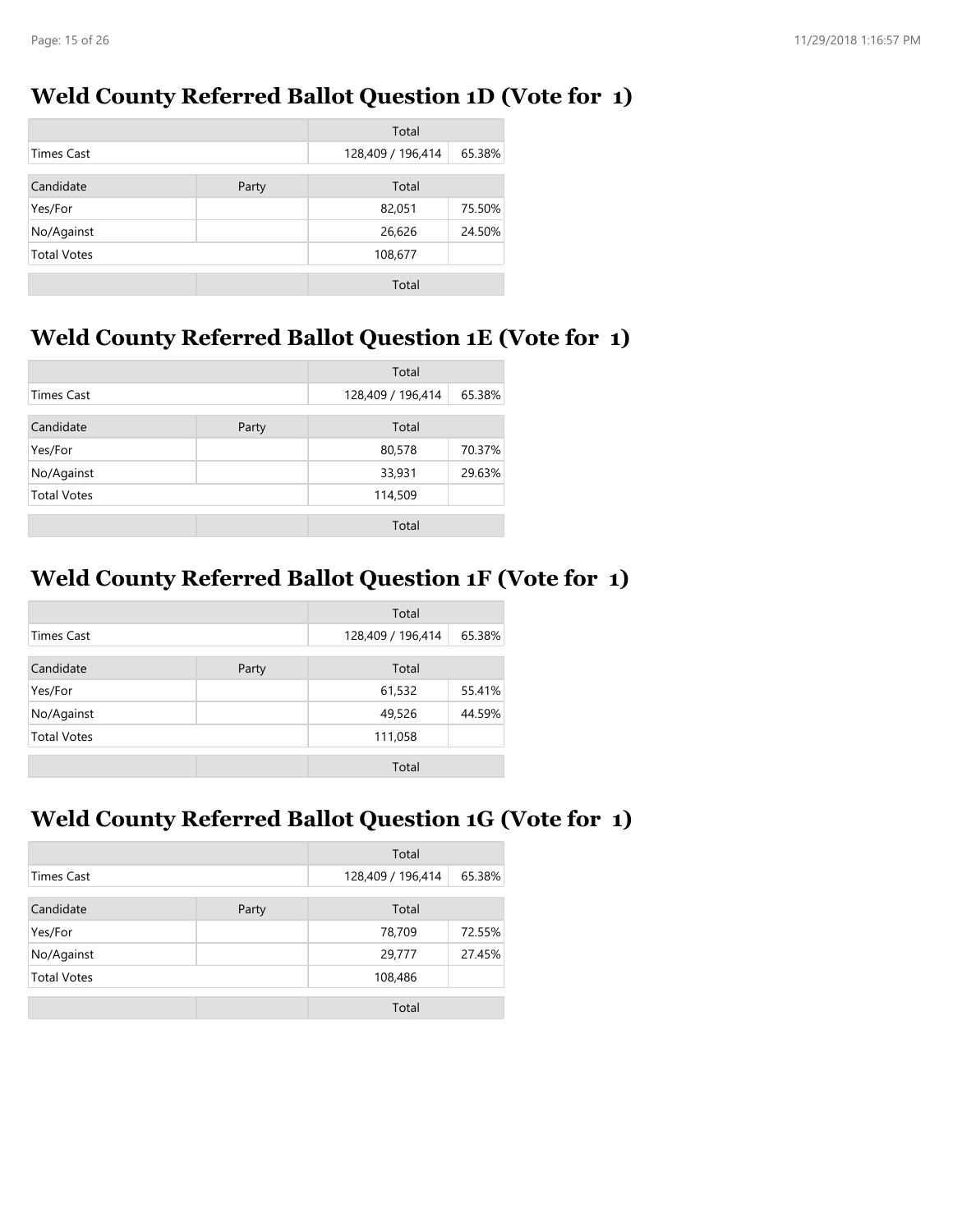#### **Weld County Referred Ballot Question 1H (Vote for 1)**

|                    |       | Total             |        |
|--------------------|-------|-------------------|--------|
| Times Cast         |       | 128,409 / 196,414 | 65.38% |
| Candidate          | Party | Total             |        |
| Yes/For            |       | 61,729            | 56.67% |
| No/Against         |       | 47,207            | 43.33% |
| <b>Total Votes</b> |       | 108,936           |        |
|                    |       | Total             |        |

## **Weld County Referred Ballot Question 1I (Vote for 1)**

|                    |       | Total             |        |
|--------------------|-------|-------------------|--------|
| <b>Times Cast</b>  |       | 128,409 / 196,414 | 65.38% |
| Candidate          | Party | Total             |        |
| Yes/For            |       | 82,979            | 75.56% |
| No/Against         |       | 26,838            | 24.44% |
| <b>Total Votes</b> |       | 109,817           |        |
|                    |       | Total             |        |

### **Town of Frederick Ballot Issue 2A (Vote for 1)**

|                    |       | Total         |        |
|--------------------|-------|---------------|--------|
| <b>Times Cast</b>  |       | 6,286 / 9,169 | 68.56% |
| Candidate          | Party | Total         |        |
| Yes/For            |       | 2,621         | 44.09% |
| No/Against         |       | 3,324         | 55.91% |
| <b>Total Votes</b> |       | 5,945         |        |
|                    |       | Total         |        |

#### **Town of Mead Ballot Issue 2B (Vote for 1)**

|                    |       | Total         |        |
|--------------------|-------|---------------|--------|
| <b>Times Cast</b>  |       | 2,467 / 3,437 | 71.78% |
| Candidate          | Party | Total         |        |
| Yes/For            |       | 1,155         | 48.96% |
| No/Against         |       | 1,204         | 51.04% |
| <b>Total Votes</b> |       | 2,359         |        |
|                    |       | Total         |        |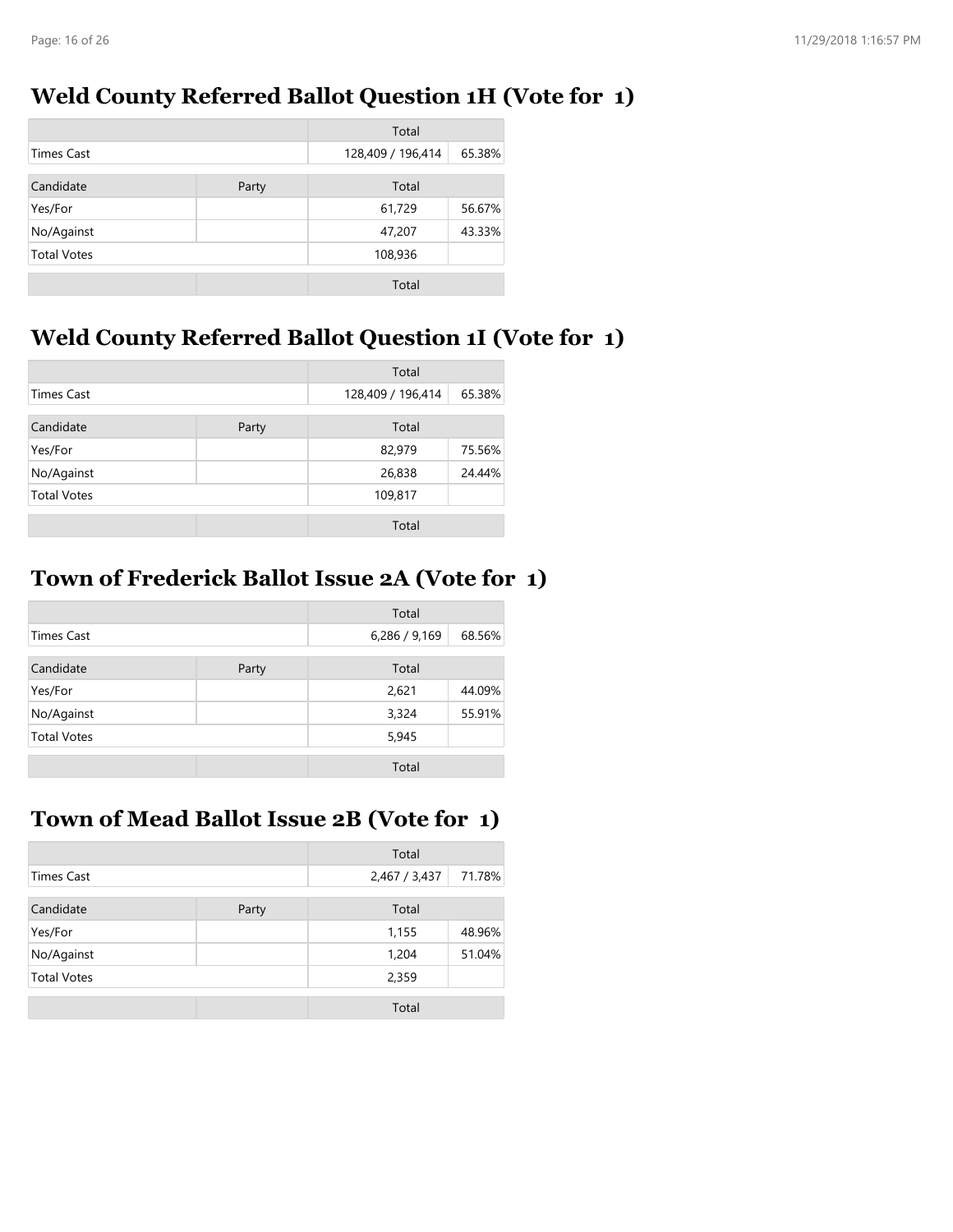### **City of Dacono Ballot Issue 2C (Vote for 1)**

|                    |       | Total         |        |
|--------------------|-------|---------------|--------|
| Times Cast         |       | 2,021 / 3,394 | 59.55% |
| Candidate          | Party | Total         |        |
| Yes/For            |       | 800           | 43.93% |
| No/Against         |       | 1,021         | 56.07% |
| <b>Total Votes</b> |       | 1,821         |        |
|                    |       | Total         |        |

## **City of Dacono Ballot Question 2D (Vote for 1)**

|                    |       | Total         |        |
|--------------------|-------|---------------|--------|
| <b>Times Cast</b>  |       | 2,021 / 3,394 | 59.55% |
| Candidate          | Party | Total         |        |
| Yes/For            |       | 1,221         | 66.07% |
| No/Against         |       | 627           | 33.93% |
| <b>Total Votes</b> |       | 1,848         |        |
|                    |       | Total         |        |

## **City of Dacono Ballot Question 2E (Vote for 1)**

|                    |       | Total         |        |
|--------------------|-------|---------------|--------|
| Times Cast         |       | 2,021 / 3,394 | 59.55% |
| Candidate          | Party | Total         |        |
| Yes/For            |       | 915           | 53.57% |
| No/Against         |       | 793           | 46.43% |
| <b>Total Votes</b> |       | 1,708         |        |
|                    |       | Total         |        |

### **City of Dacono Ballot Question 2F (Vote for 1)**

|                    |       | Total         |        |
|--------------------|-------|---------------|--------|
| <b>Times Cast</b>  |       | 2,021 / 3,394 | 59.55% |
| Candidate          | Party | Total         |        |
| Yes/For            |       | 589           | 32.78% |
| No/Against         |       | 1,208         | 67.22% |
| <b>Total Votes</b> |       | 1,797         |        |
|                    |       | Total         |        |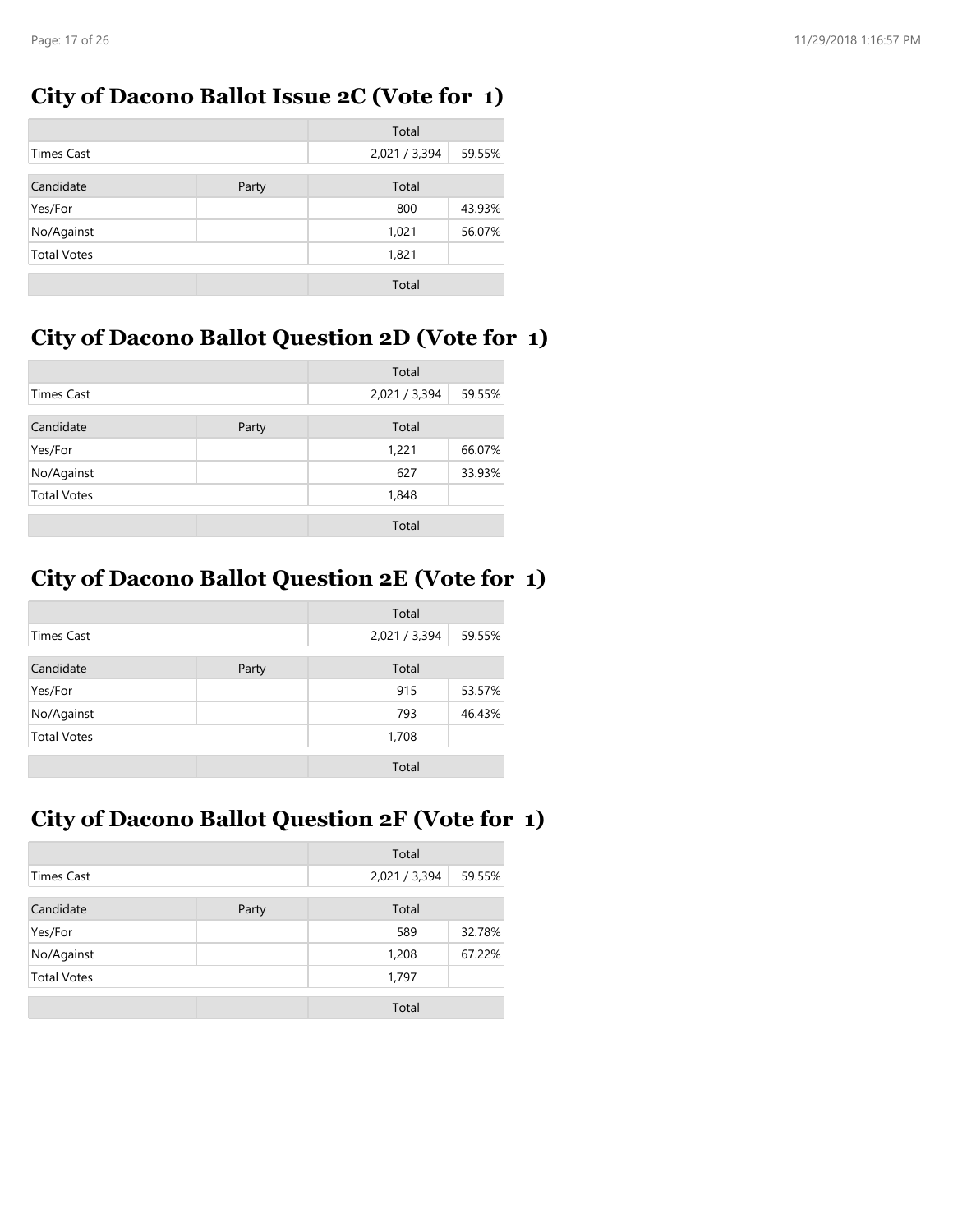#### **City of Dacono Ballot Question 2G (Vote for 1)**

|                    |       | Total         |        |
|--------------------|-------|---------------|--------|
| <b>Times Cast</b>  |       | 2,021 / 3,394 | 59.55% |
| Candidate          | Party | Total         |        |
| Yes/For            |       | 483           | 25.95% |
| No/Against         |       | 1,378         | 74.05% |
| <b>Total Votes</b> |       | 1,861         |        |
|                    |       | Total         |        |

## **Town of Hudson Ballot Issue 2H (Vote for 1)**

|                    |       | Total     |        |
|--------------------|-------|-----------|--------|
| <b>Times Cast</b>  |       | 567 / 978 | 57.98% |
| Candidate          | Party | Total     |        |
| Yes/For            |       | 258       | 46.99% |
| No/Against         |       | 291       | 53.01% |
| <b>Total Votes</b> |       | 549       |        |
|                    |       | Total     |        |

## **Town of Hudson Ballot Issue 2I (Vote for 1)**

|                    |       | Total     |        |
|--------------------|-------|-----------|--------|
| Times Cast         |       | 567 / 978 | 57.98% |
| Candidate          | Party | Total     |        |
| Yes/For            |       | 259       | 46.84% |
| No/Against         |       | 294       | 53.16% |
| <b>Total Votes</b> |       | 553       |        |
|                    |       | Total     |        |

### **Town of Hudson Ballot Question 2J (Vote for 1)**

|                    |       | Total     |        |
|--------------------|-------|-----------|--------|
| <b>Times Cast</b>  |       | 567 / 978 | 57.98% |
| Candidate          | Party | Total     |        |
| Yes/For            |       | 260       | 47.10% |
| No/Against         |       | 292       | 52.90% |
| <b>Total Votes</b> |       | 552       |        |
|                    |       | Total     |        |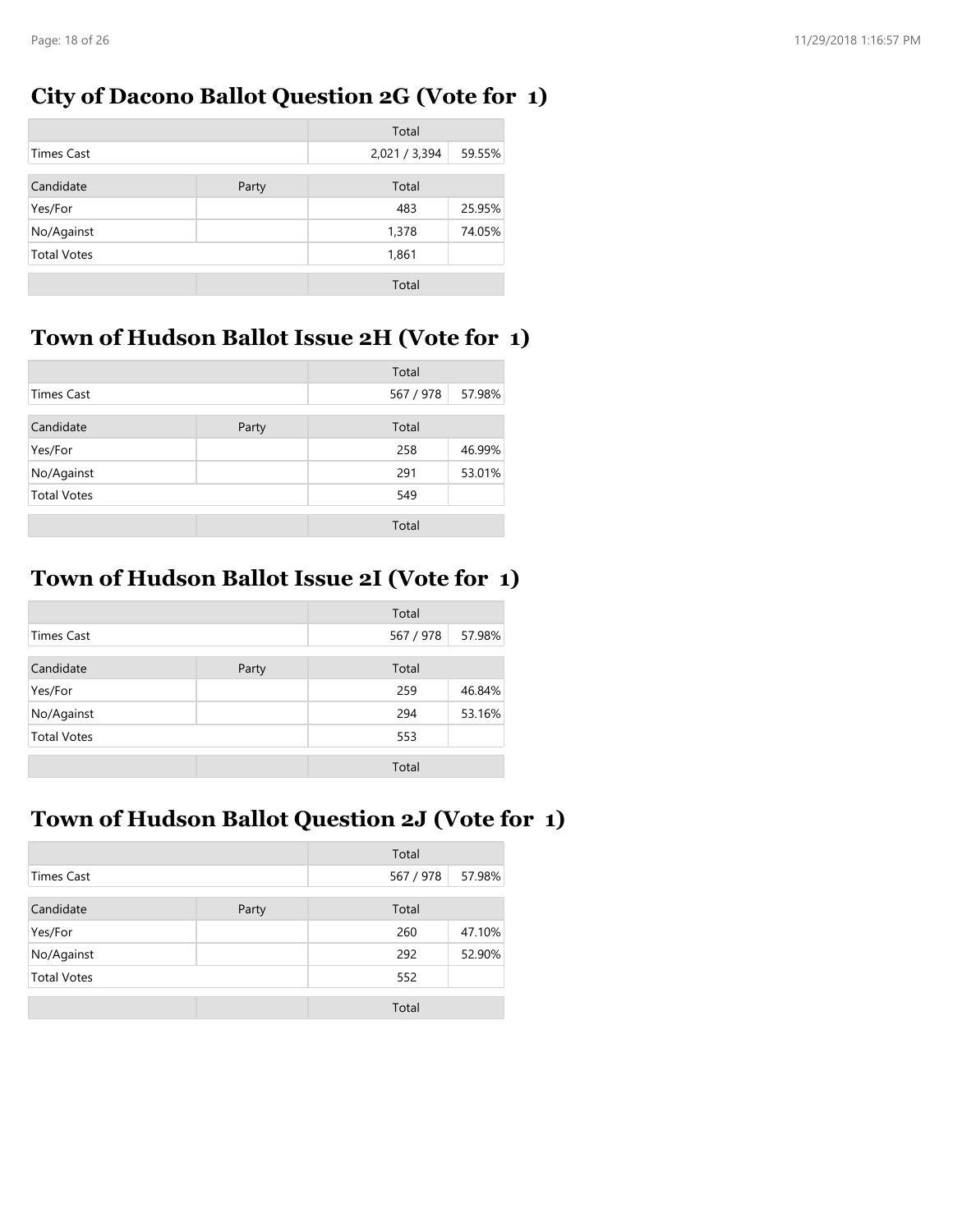#### **City of Evans Ballot Issue 2K (Vote for 1)**

|                    |       | Total          |        |
|--------------------|-------|----------------|--------|
| Times Cast         |       | 6,643 / 11,631 | 57.11% |
| Candidate          | Party | Total          |        |
| Yes/For            |       | 2,736          | 44.33% |
| No/Against         |       | 3,436          | 55.67% |
| <b>Total Votes</b> |       | 6,172          |        |
|                    |       | Total          |        |

### **Town of Kersey Ballot Issue 2L (Vote for 1)**

|                    |       | Total     |        |
|--------------------|-------|-----------|--------|
| <b>Times Cast</b>  |       | 617 / 976 | 63.22% |
| Candidate          | Party | Total     |        |
| Yes/For            |       | 222       | 37.00% |
| No/Against         |       | 378       | 63.00% |
| <b>Total Votes</b> |       | 600       |        |
|                    |       | Total     |        |

## **Town of Gilcrest Ballot Issue 2M (Vote for 1)**

|                    |       | Total     |        |
|--------------------|-------|-----------|--------|
| <b>Times Cast</b>  |       | 373 / 601 | 62.06% |
| Candidate          | Party | Total     |        |
| Yes/For            |       | 119       | 33.90% |
| No/Against         |       | 232       | 66.10% |
| <b>Total Votes</b> |       | 351       |        |
|                    |       | Total     |        |

### **Town of Nunn Ballot Issue 2N (Vote for 1)**

|                    |       | Total     |        |
|--------------------|-------|-----------|--------|
| <b>Times Cast</b>  |       | 225 / 380 | 59.21% |
| Candidate          | Party | Total     |        |
| Yes/For            |       | 165       | 80.10% |
| No/Against         |       | 41        | 19.90% |
| <b>Total Votes</b> |       | 206       |        |
|                    |       | Total     |        |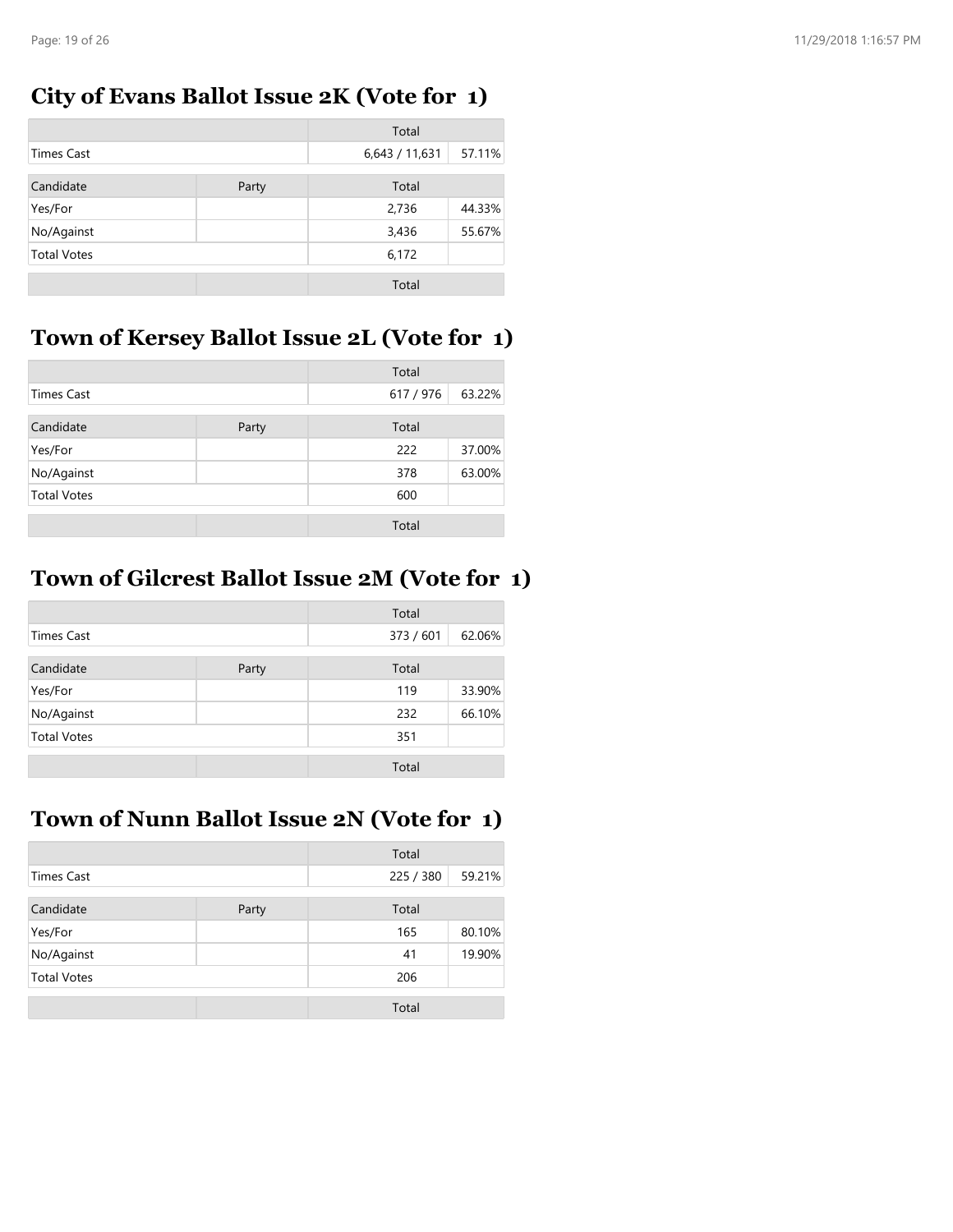#### **City of Greeley Ballot Issue 2O (Vote for 1)**

|                    |       | Total           |        |
|--------------------|-------|-----------------|--------|
| <b>Times Cast</b>  |       | 37,447 / 62,419 | 59.99% |
| Candidate          | Party | Total           |        |
| Yes/For            |       | 23,124          | 67.61% |
| No/Against         |       | 11,080          | 32.39% |
| <b>Total Votes</b> |       | 34,204          |        |
|                    |       | Total           |        |

## **City of Greeley Ballot Issue 2P (Vote for 1)**

|                    |       | Total           |        |
|--------------------|-------|-----------------|--------|
| Times Cast         |       | 37,447 / 62,419 | 59.99% |
| Candidate          | Party | Total           |        |
| Yes/For            |       | 23,372          | 68.34% |
| No/Against         |       | 10,826          | 31.66% |
| <b>Total Votes</b> |       | 34,198          |        |
|                    |       | Total           |        |

## **Town of Erie Ballot Question 3D (Vote for 1)**

|                    |       | Total          |        |
|--------------------|-------|----------------|--------|
| <b>Times Cast</b>  |       | 7,580 / 10,453 | 72.52% |
| Candidate          | Party | Total          |        |
| Yes/For            |       | 6,080          | 86.71% |
| No/Against         |       | 932            | 13.29% |
| <b>Total Votes</b> |       | 7,012          |        |
|                    |       | Total          |        |

### **Town of Berthoud Ballot Issue 3I (Vote for 1)**

|                    |       | Total   |        |
|--------------------|-------|---------|--------|
| <b>Times Cast</b>  |       | 100/135 | 74.07% |
| Candidate          | Party | Total   |        |
| Yes/For            |       | 51      | 54.26% |
| No/Against         |       | 43      | 45.74% |
| <b>Total Votes</b> |       | 94      |        |
|                    |       | Total   |        |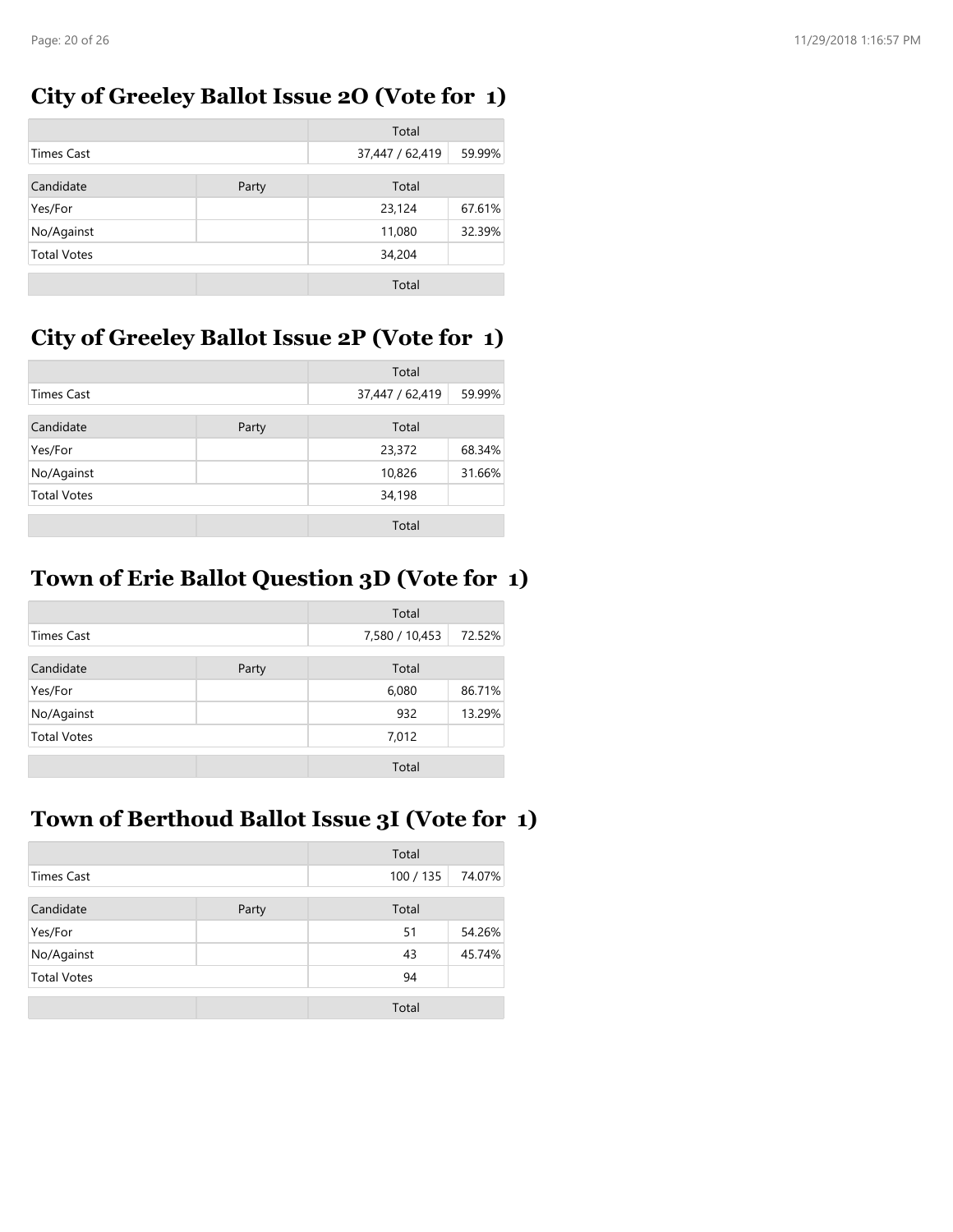#### **Town of Berthoud Ballot Issue 3J (Vote for 1)**

|                    |       | Total   |        |
|--------------------|-------|---------|--------|
| <b>Times Cast</b>  |       | 100/135 | 74.07% |
| Candidate          | Party | Total   |        |
| Yes/For            |       | 49      | 53.26% |
| No/Against         |       | 43      | 46.74% |
| <b>Total Votes</b> |       | 92      |        |
|                    |       | Total   |        |

## **Town of Berthoud Ballot Question 3K (Vote for 1)**

|                    |       | Total   |        |
|--------------------|-------|---------|--------|
| <b>Times Cast</b>  |       | 100/135 | 74.07% |
| Candidate          | Party | Total   |        |
| Yes/For            |       | 64      | 72.73% |
| No/Against         |       | 24      | 27.27% |
| <b>Total Votes</b> |       | 88      |        |
|                    |       | Total   |        |

### **Town of Berthoud Ballot Question 3L (Vote for 1)**

|                    |       | Total   |        |
|--------------------|-------|---------|--------|
| <b>Times Cast</b>  |       | 100/135 | 74.07% |
| Candidate          | Party | Total   |        |
| Yes/For            |       | 64      | 76.19% |
| No/Against         |       | 20      | 23.81% |
| <b>Total Votes</b> |       | 84      |        |
|                    |       | Total   |        |

### **Town of Lochbuie Ballot Question 3R (Vote for 1)**

|                    |       | Total         |        |
|--------------------|-------|---------------|--------|
| <b>Times Cast</b>  |       | 2,100 / 3,676 | 57.13% |
| Candidate          | Party | Total         |        |
| Yes/For            |       | 1,241         | 63.87% |
| No/Against         |       | 702           | 36.13% |
| <b>Total Votes</b> |       | 1,943         |        |
|                    |       | Total         |        |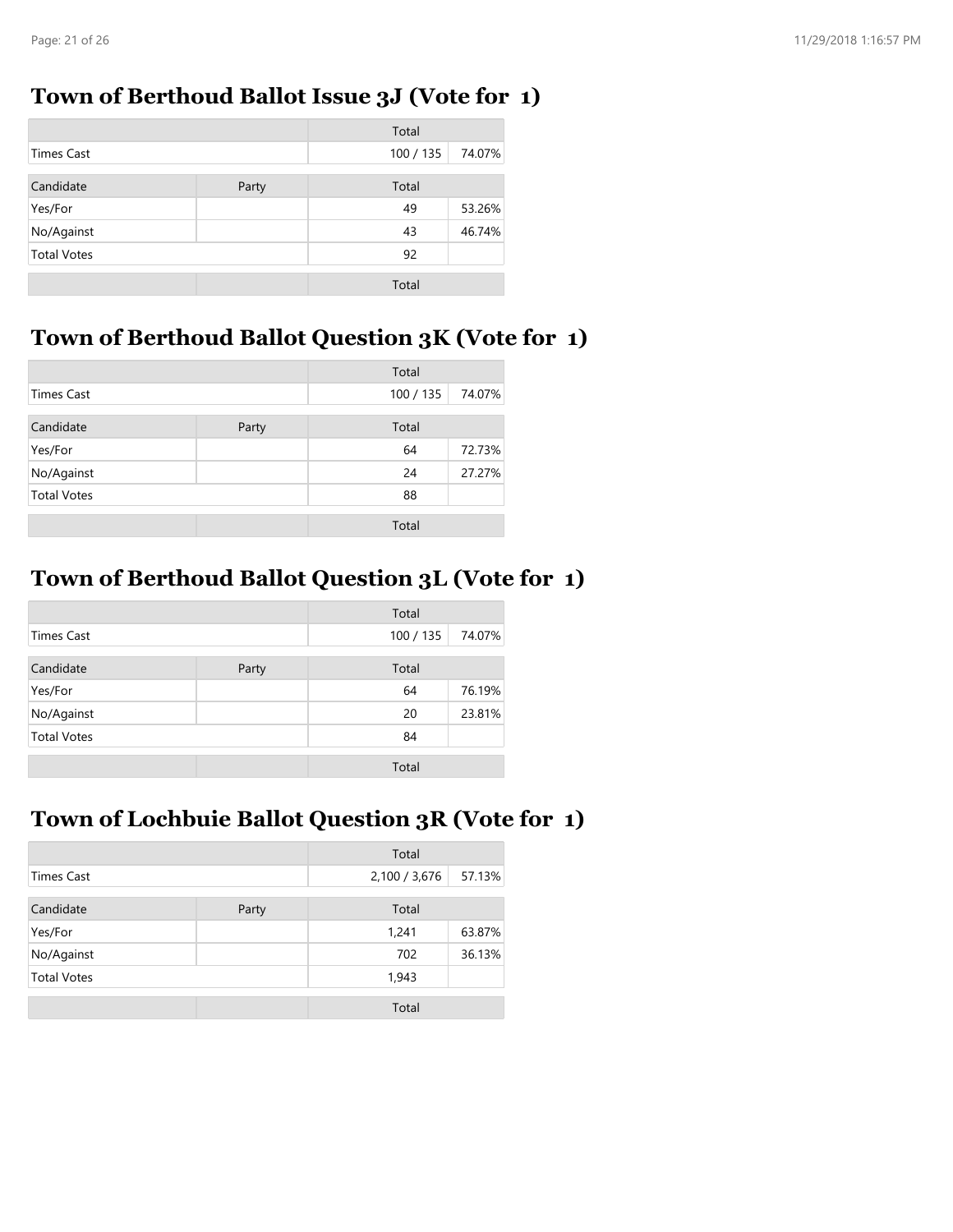#### **Town of Lochbuie Ballot Question 3S (Vote for 1)**

|                    |       | Total         |        |
|--------------------|-------|---------------|--------|
| <b>Times Cast</b>  |       | 2,100 / 3,676 | 57.13% |
| Candidate          | Party | Total         |        |
| Yes/For            |       | 1,393         | 71.55% |
| No/Against         |       | 554           | 28.45% |
| <b>Total Votes</b> |       | 1,947         |        |
|                    |       | Total         |        |

## **Town of Lochbuie Ballot Question 3T (Vote for 1)**

|                    |       | Total         |        |
|--------------------|-------|---------------|--------|
| <b>Times Cast</b>  |       | 2,100 / 3,676 | 57.13% |
| Candidate          | Party | Total         |        |
| Yes/For            |       | 714           | 37.92% |
| No/Against         |       | 1,169         | 62.08% |
| <b>Total Votes</b> |       | 1,883         |        |
|                    |       | Total         |        |

#### **Weld County School District RE-2 Ballot Issue 4A (Vote for 1)**

|                    |       | Total         |        |
|--------------------|-------|---------------|--------|
| <b>Times Cast</b>  |       | 5,614 / 7,484 | 75.01% |
| Candidate          | Party | Total         |        |
| Yes/For            |       | 2,343         | 43.42% |
| No/Against         |       | 3,053         | 56.58% |
| <b>Total Votes</b> |       | 5,396         |        |
|                    |       | Total         |        |

#### **Thompson R2-J School District Ballot Issue 5A (Vote for 1)**

|                    |       | Total     |        |
|--------------------|-------|-----------|--------|
| <b>Times Cast</b>  |       | 450 / 576 | 78.13% |
| Candidate          | Party | Total     |        |
| Yes/For            |       | 231       | 54.48% |
| No/Against         |       | 193       | 45.52% |
| <b>Total Votes</b> |       | 424       |        |
|                    |       | Total     |        |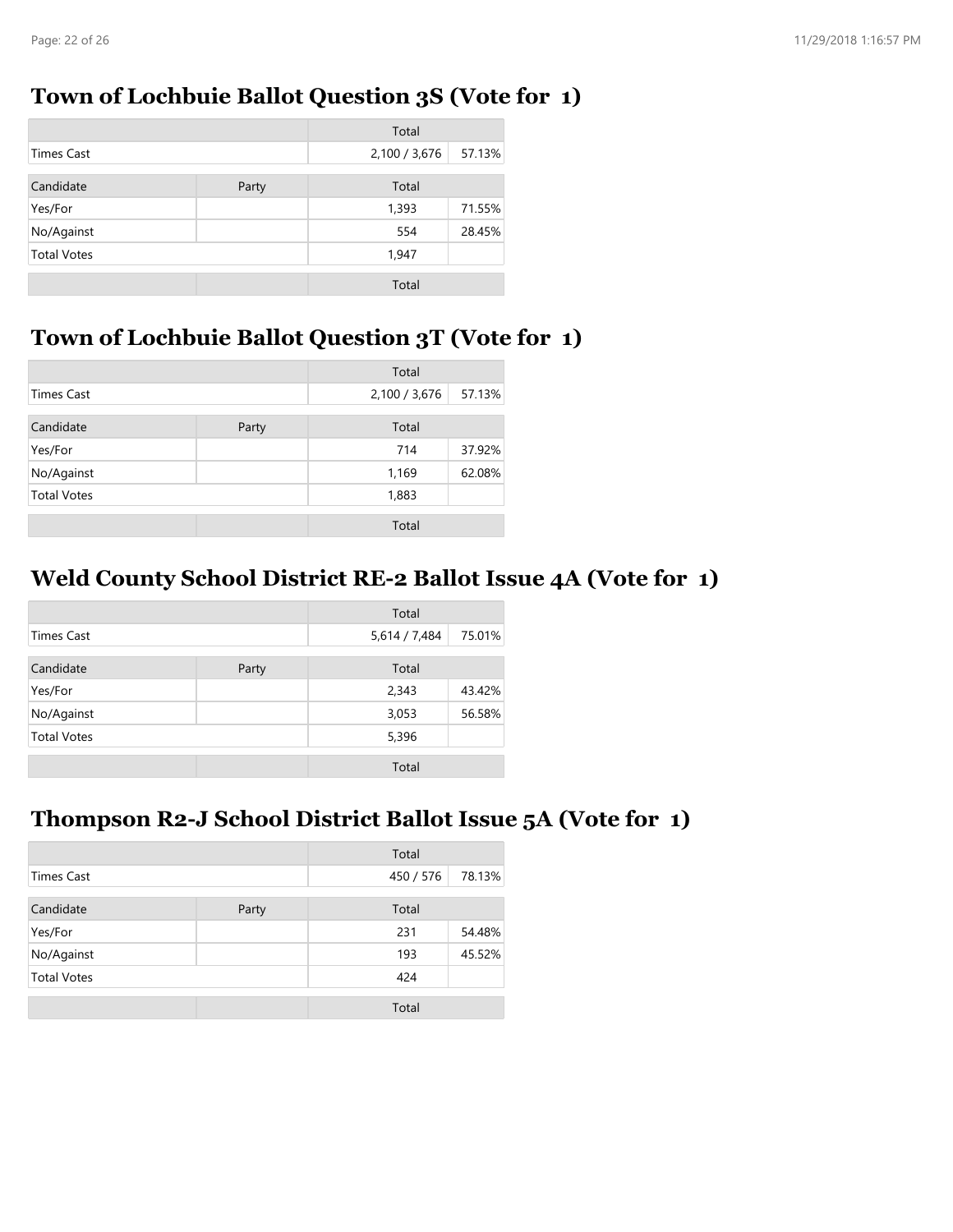#### **Thompson R2-J School District Ballot Issue 5B (Vote for 1)**

|                    |       | Total     |        |
|--------------------|-------|-----------|--------|
| <b>Times Cast</b>  |       | 450 / 576 | 78.13% |
| Candidate          | Party | Total     |        |
| Yes/For            |       | 225       | 53.19% |
| No/Against         |       | 198       | 46.81% |
| <b>Total Votes</b> |       | 423       |        |
|                    |       | Total     |        |

## **Briggsdale School District RE10-J Ballot Issue 5C (Vote for 1)**

|                    |       | Total     |        |
|--------------------|-------|-----------|--------|
| <b>Times Cast</b>  |       | 416 / 550 | 75.64% |
| Candidate          | Party | Total     |        |
| Yes/For            |       | 203       | 51.26% |
| No/Against         |       | 193       | 48.74% |
| <b>Total Votes</b> |       | 396       |        |
|                    |       | Total     |        |

## **Frederick-Firestone Fire Protection District Ballot Issue 6A (Vote for 1)**

|                    |       | Total           |        |
|--------------------|-------|-----------------|--------|
| <b>Times Cast</b>  |       | 13,244 / 19,417 | 68.21% |
| Candidate          | Party | Total           |        |
| Yes/For            |       | 5,978           | 47.68% |
| No/Against         |       | 6,560           | 52.32% |
| <b>Total Votes</b> |       | 12,538          |        |
|                    |       | Total           |        |

#### **Frederick-Firestone Fire Protection District Ballot Issue 6B (Vote for 1)**

|                    |       | Total           |        |
|--------------------|-------|-----------------|--------|
| <b>Times Cast</b>  |       | 13,244 / 19,417 | 68.21% |
| Candidate          | Party | Total           |        |
| Yes/For            |       | 5,184           | 42.40% |
| No/Against         |       | 7,041           | 57.60% |
| <b>Total Votes</b> |       | 12,225          |        |
|                    |       | Total           |        |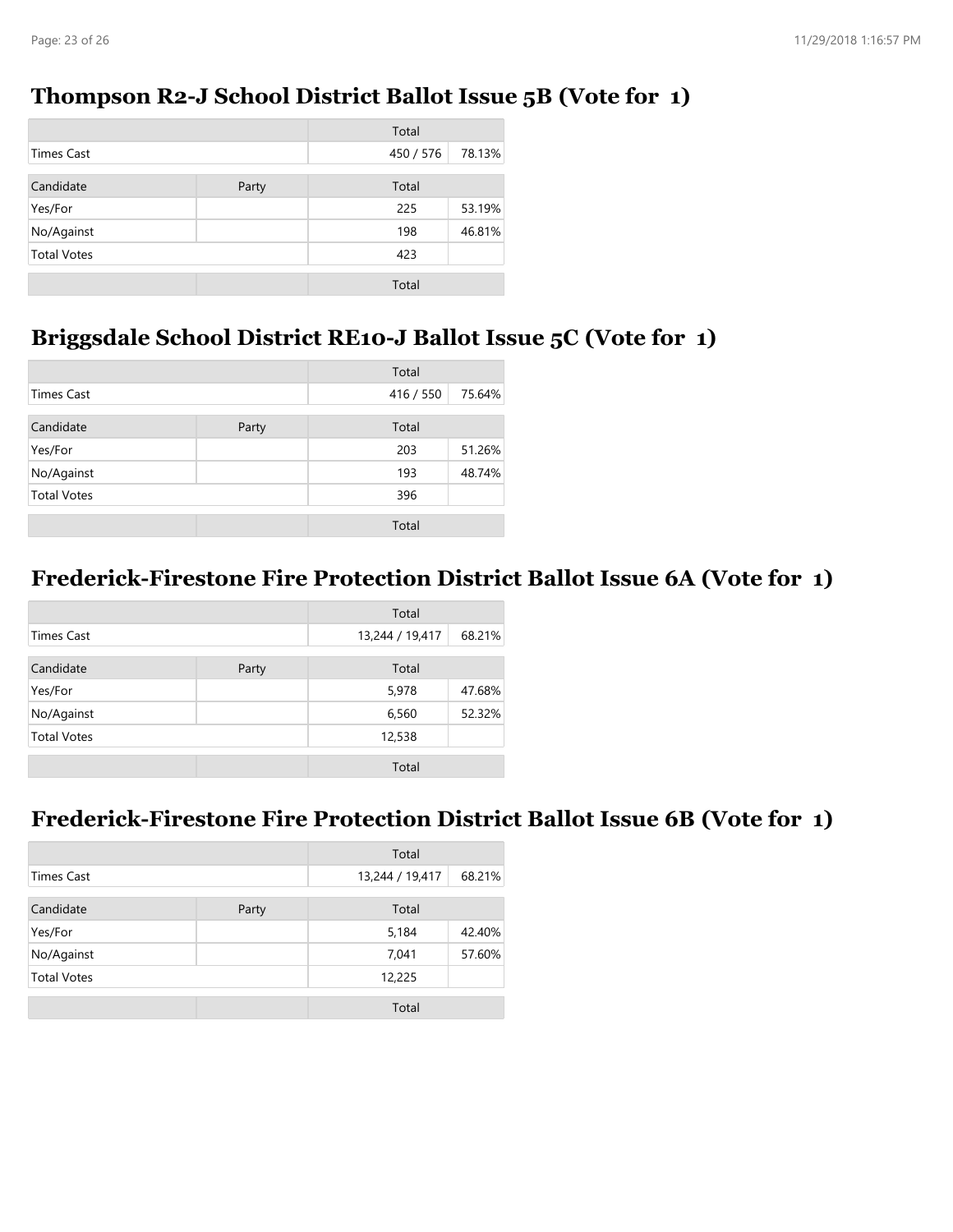#### **Clearview Library District Ballot Issue 6C (Vote for 1)**

|                    |       | Total           |        |
|--------------------|-------|-----------------|--------|
| <b>Times Cast</b>  |       | 17,294 / 23,858 | 72.49% |
| Candidate          | Party | Total           |        |
| Yes/For            |       | 6,018           | 37.02% |
| No/Against         |       | 10,238          | 62.98% |
| <b>Total Votes</b> |       | 16,256          |        |
|                    |       | Total           |        |

### **Hudson Fire Protection District Ballot Issue 6D (Vote for 1)**

|                    |       | Total         |        |
|--------------------|-------|---------------|--------|
| <b>Times Cast</b>  |       | 3,609 / 5,609 | 64.34% |
| Candidate          | Party | Total         |        |
| Yes/For            |       | 1,896         | 55.39% |
| No/Against         |       | 1,527         | 44.61% |
| <b>Total Votes</b> |       | 3,423         |        |
|                    |       | Total         |        |

### **Eaton Fire Protection District Ballot Issue 6E (Vote for 1)**

|                    |       | Total         |        |
|--------------------|-------|---------------|--------|
| <b>Times Cast</b>  |       | 4,294 / 5,666 | 75.79% |
| Candidate          | Party | Total         |        |
| Yes/For            |       | 2,044         | 50.37% |
| No/Against         |       | 2,014         | 49.63% |
| <b>Total Votes</b> |       | 4,058         |        |
|                    |       | Total         |        |

#### **Berthoud Fire Protection District Ballot Issue 7B (Vote for 1)**

|                    |       | Total     |        |
|--------------------|-------|-----------|--------|
| <b>Times Cast</b>  |       | 755 / 983 | 76.81% |
| Candidate          | Party | Total     |        |
| Yes/For            |       | 417       | 60.79% |
| No/Against         |       | 269       | 39.21% |
| <b>Total Votes</b> |       | 686       |        |
|                    |       | Total     |        |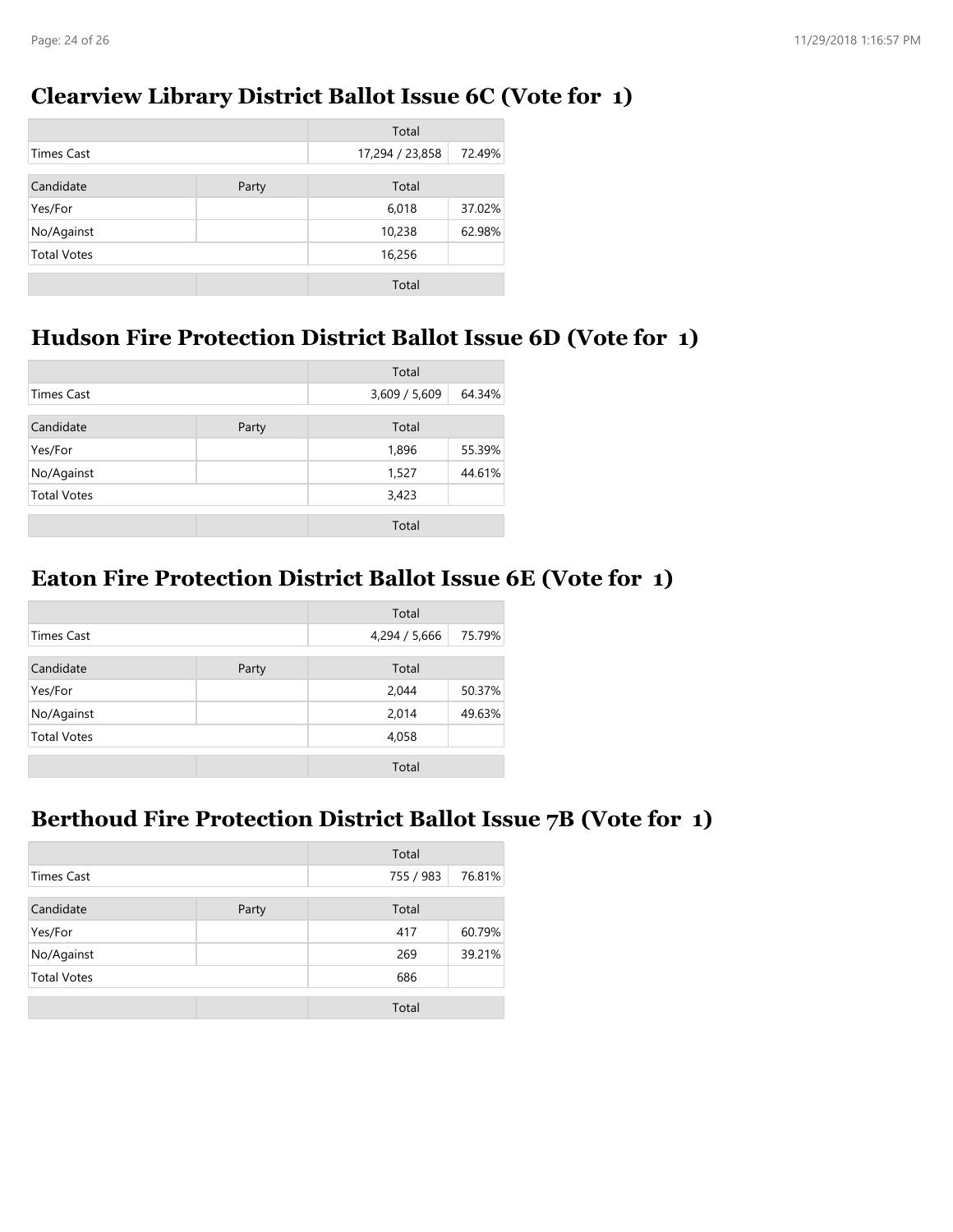#### **Front Range Fire Rescue Fire Protection District Ballot Issue 7C (Vote for 1)**

|                    |       | Total           |        |
|--------------------|-------|-----------------|--------|
| <b>Times Cast</b>  |       | 10,879 / 16,153 | 67.35% |
| Candidate          | Party | Total           |        |
| Yes/For            |       | 5,293           | 55.33% |
| No/Against         |       | 4,274           | 44.67% |
| <b>Total Votes</b> |       | 9,567           |        |
|                    |       | Total           |        |

#### **Poudre Valley Fire Protection District Ballot Issue 7D (Vote for 1)**

|                    |       | Total     |        |
|--------------------|-------|-----------|--------|
| Times Cast         |       | 226 / 289 | 78.20% |
| Candidate          | Party | Total     |        |
| Yes/For            |       | 138       | 65.09% |
| No/Against         |       | 74        | 34.91% |
| <b>Total Votes</b> |       | 212       |        |
|                    |       | Total     |        |

#### **Central Colorado Water Conservancy District Ground Water Management Subdistrict Ballot Issue 7E (Vote for 1)**

|                    |       | Total           |        |
|--------------------|-------|-----------------|--------|
| <b>Times Cast</b>  |       | 10,195 / 15,059 | 67.70% |
| Candidate          | Party | Total           |        |
| Yes/For            |       | 5,344           | 57.89% |
| No/Against         |       | 3,887           | 42.11% |
| <b>Total Votes</b> |       | 9,231           |        |
|                    |       | Total           |        |

#### **Greater Brighton Fire Protection District Ballot Issue 7F (Vote for 1)**

| Total              |       |             |        |
|--------------------|-------|-------------|--------|
| <b>Times Cast</b>  |       | 1,117/1,824 | 61.24% |
| Candidate          | Party | Total       |        |
| Yes/For            |       | 501         | 48.22% |
| No/Against         |       | 538         | 51.78% |
| <b>Total Votes</b> |       | 1,039       |        |
|                    |       | Total       |        |